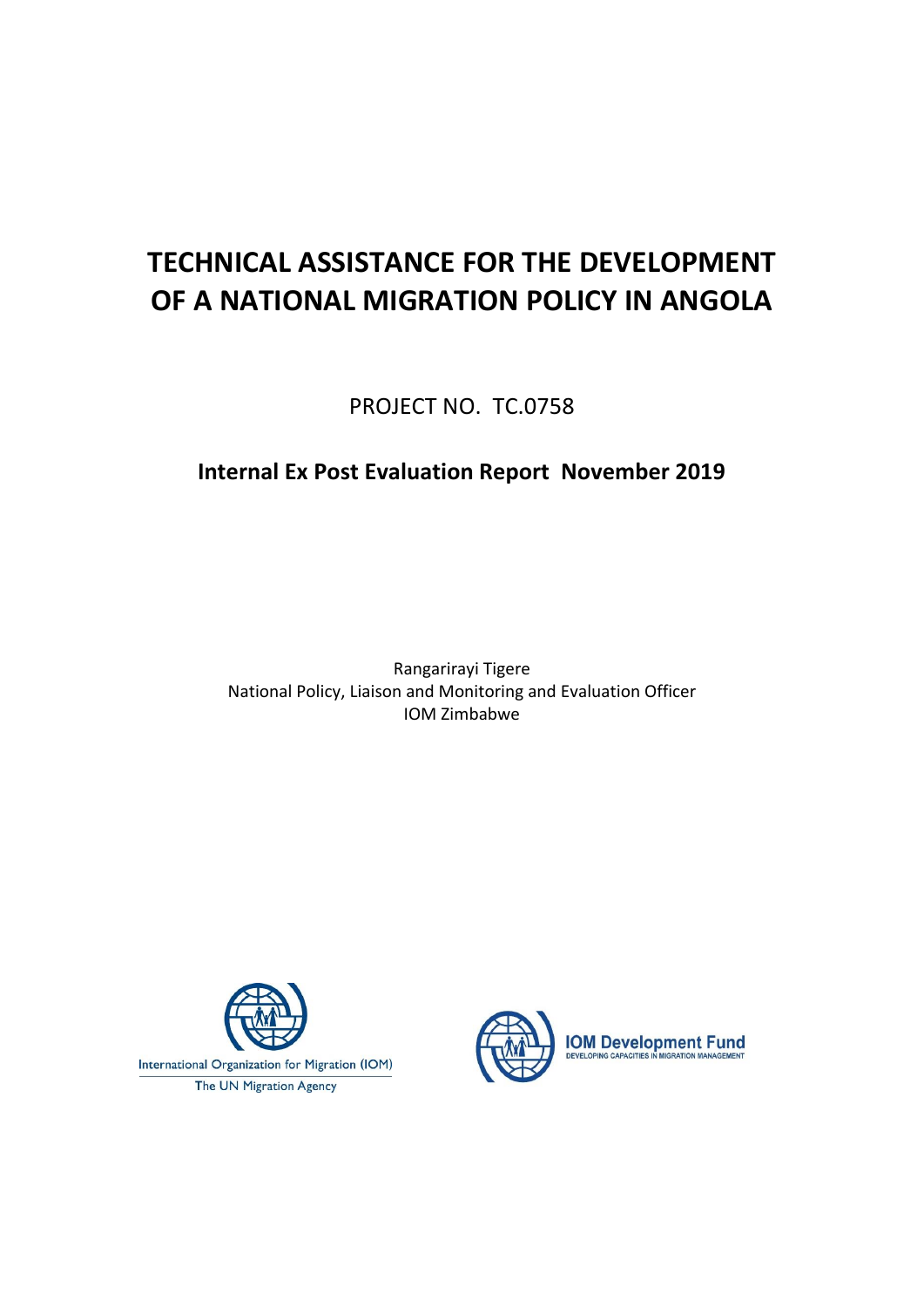|  | <b>Table of Contents</b> |
|--|--------------------------|
|--|--------------------------|

| 1.                    |                                                                                                                                        |
|-----------------------|----------------------------------------------------------------------------------------------------------------------------------------|
| 2.                    |                                                                                                                                        |
| 3.                    | MATRIX 1: EFFECTIVENESS OF THE PROJECT (Analysis through<br>3.1<br><b>MATRIX 2: OTHER EVALUATION CRITERIA (General Analysis</b><br>3.2 |
| $\mathcal{A}_{\cdot}$ |                                                                                                                                        |
| 5.                    |                                                                                                                                        |
|                       | Annex 1: List of individuals and institutions involved in the evaluation  18                                                           |
|                       |                                                                                                                                        |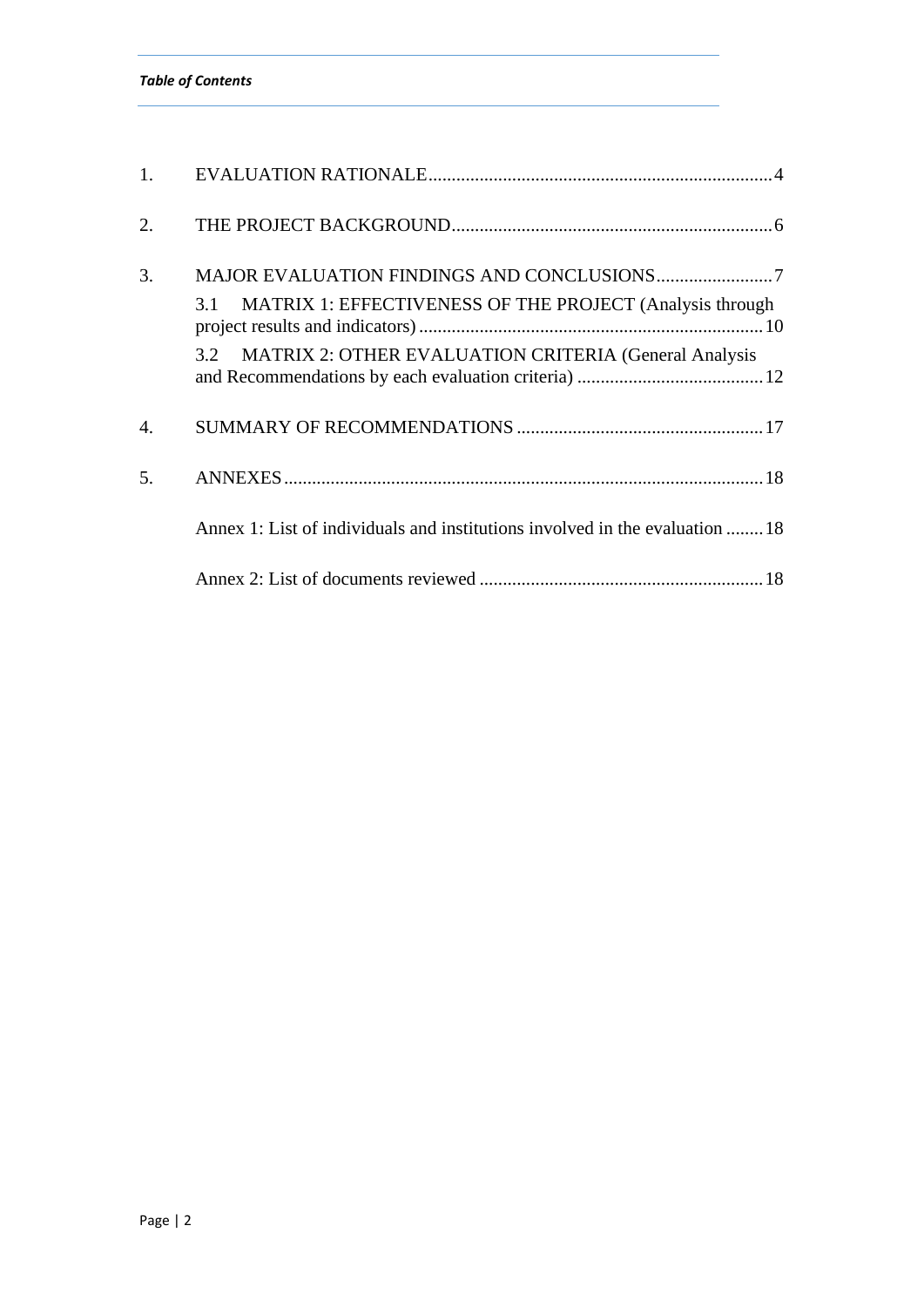## *List of Acronyms*

| <b>CEPAMI</b>   | Commissao Episcopal da Pastoral para os Migrantes e<br>Itenerantes de Angola e Sao Tome     |
|-----------------|---------------------------------------------------------------------------------------------|
| <b>CSO</b>      | Civil Society Organization                                                                  |
| <b>IDF</b>      | IOM Development Fund                                                                        |
| KII             | Key Informant Interview                                                                     |
| <b>MIDSA</b>    | Migration Dialogue in Southern Africa                                                       |
| <b>MiGOF</b>    | <b>Migration Governance Operational Framework</b>                                           |
| <b>MININT</b>   | Ministerio del Interior (Ministry of Interior)                                              |
| <b>NCE</b>      | No Cost Extension                                                                           |
| <b>NGO</b>      | Non-Governmental Organization                                                               |
| <b>OECD-DAC</b> | Organization for Economic Cooperation and Development-<br>Development Assistance Committee. |
| <b>PRM</b>      | United States Bureau for Population Refugees and Migrants                                   |
| SADC            | Southern African Development Community                                                      |
| <b>SDGs</b>     | Sustainable Development Goals                                                               |
| <b>SME</b>      | Service for Migration and Foreigners                                                        |
| UN              | <b>United Nations</b>                                                                       |
| <b>UNHCR</b>    | United Nations High Commissioner for Refugees                                               |
| <b>UNICEF</b>   | United Nations Children's Fund                                                              |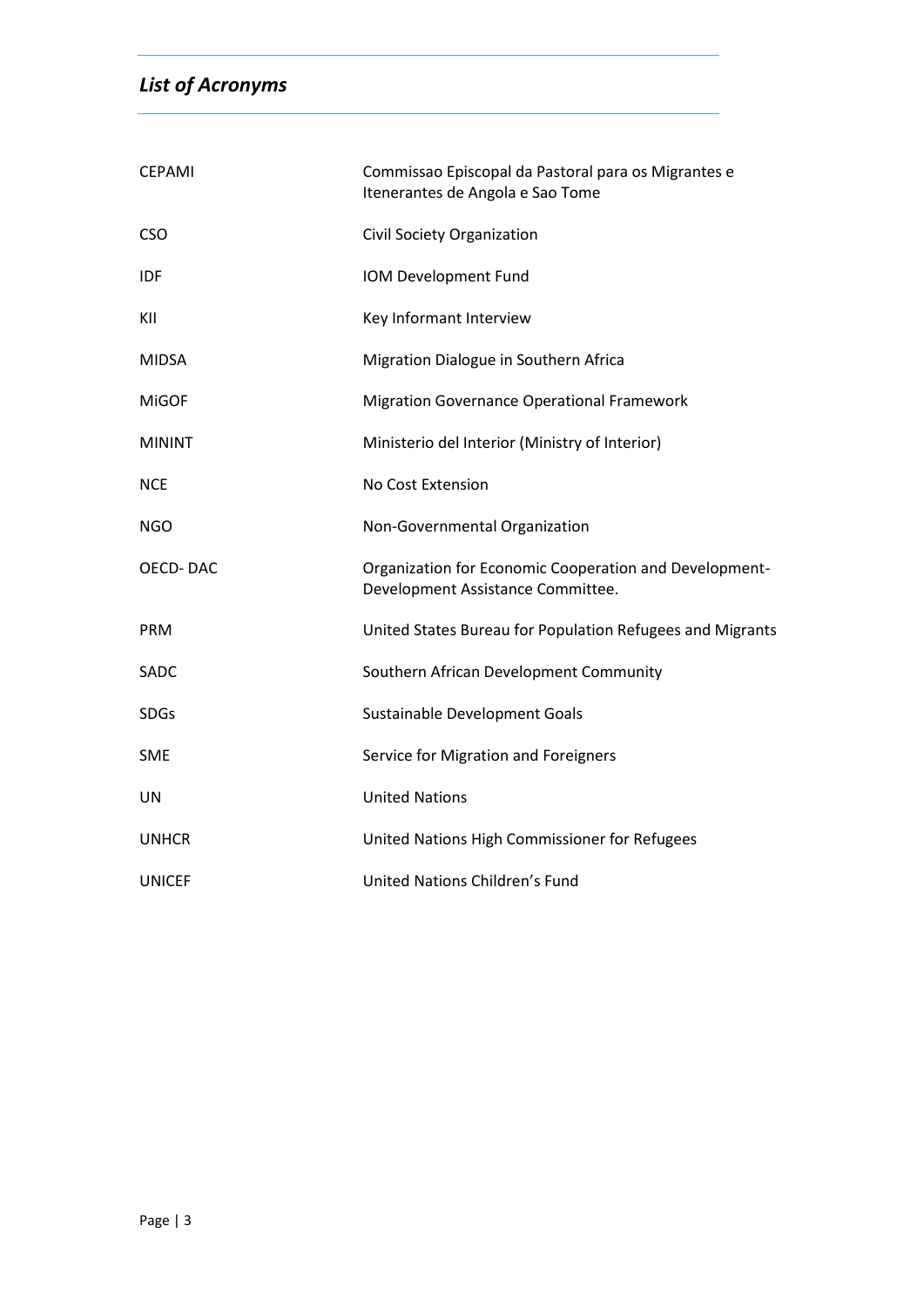## <span id="page-3-0"></span>**1. EVALUATION RATIONALE**

The Project 'Technical Assistance for the Development of National Migration Policy in Angola' aimed to support the Government of Angola in developing a National Migration Policy that would strengthen the legislative framework governing migration in Angola and provide guidance addressing challenges and opportunities of migration so as to increase the positive impacts of migration on national development while minimizing the negative impacts. The specific challenges the policy sought to address include internal displacement and post conflict resettlement, asylum seekers and refugees from neighbouring countries, and regular and irregular labour migration in Angola.

The project was implemented by the International Organization for Migration (IOM) Angola country mission from 15 June 2014 to 30 November 2018. Activities were implemented in close collaboration with the Ministry of Interior (MININT) through a Ministerial Technical Commission (Comissao da Politica Migratoria), that was composed of a core group of technical staff from the Service for Migration and Foreigners (SME). The technical group led the policy development process and consultations with all actors in other government agencies. The role of IOM was to provide technical guidance and expertise based on regional and international best practice as well as capacity building for the commission in the policy development process.

The evaluation was informed by the need for both internal and external accountability. Internally, accountability is required from IOM administration both at the regional and headquarters level to which IOM Evaluation guidelines require ex post evaluations for each IDF funded projects to assess the extent to which IOM delivers on its promises among other reasons. Externally, accountability is required to by IOM Member States and other key stakeholders on how OSI contributions have been deployed to improve safe, orderly and humane migration management for the benefit of migrants and their countries of origin, transit and destination. This evaluation also sought to draw key lessons for IOM and partners on the project design, implementation approach, results achieved and critical lessons that can be used to improve similar projects in the future.

The overall objective of this evaluation was to measure performance of the project in line with its results framework and generate lessons for improving future similar projects. The specific objectives of the evaluation were to (a) assess the extent to which the project contributed to its envisaged outcomes and overall objective as set in the project proposal , (b) Assess whether the project delivered its planned activities and outputs, (c)Assess the constrains which affected successful and timely project implementation and propose corrective actions as well as identify positive enabling factors that drove the process of change and (d) Assess the extent to which gender dimensions were mainstreamed in the project design and implementation process.

#### **Evaluation Criteria**

The Evaluator used the Organization for Economic Cooperation and Development-Development Assistance Committee (OECD-DAC) evaluation criteria to guide the evaluation enquiry. Key evaluation questions were on relevance, effectiveness, efficiency, impact, sustainability and validity of design. The criteria is laid out as follows:

Page | 4 **Relevance:** The extent to which the aid activity is suited to the priorities and policies of the target group, recipient and donor. In evaluating the relevance of the project, the evaluation considered questions on: To what extent were the objectives of the project valid? were the activities and outputs of the project consistent with the overall goal and the attainment of its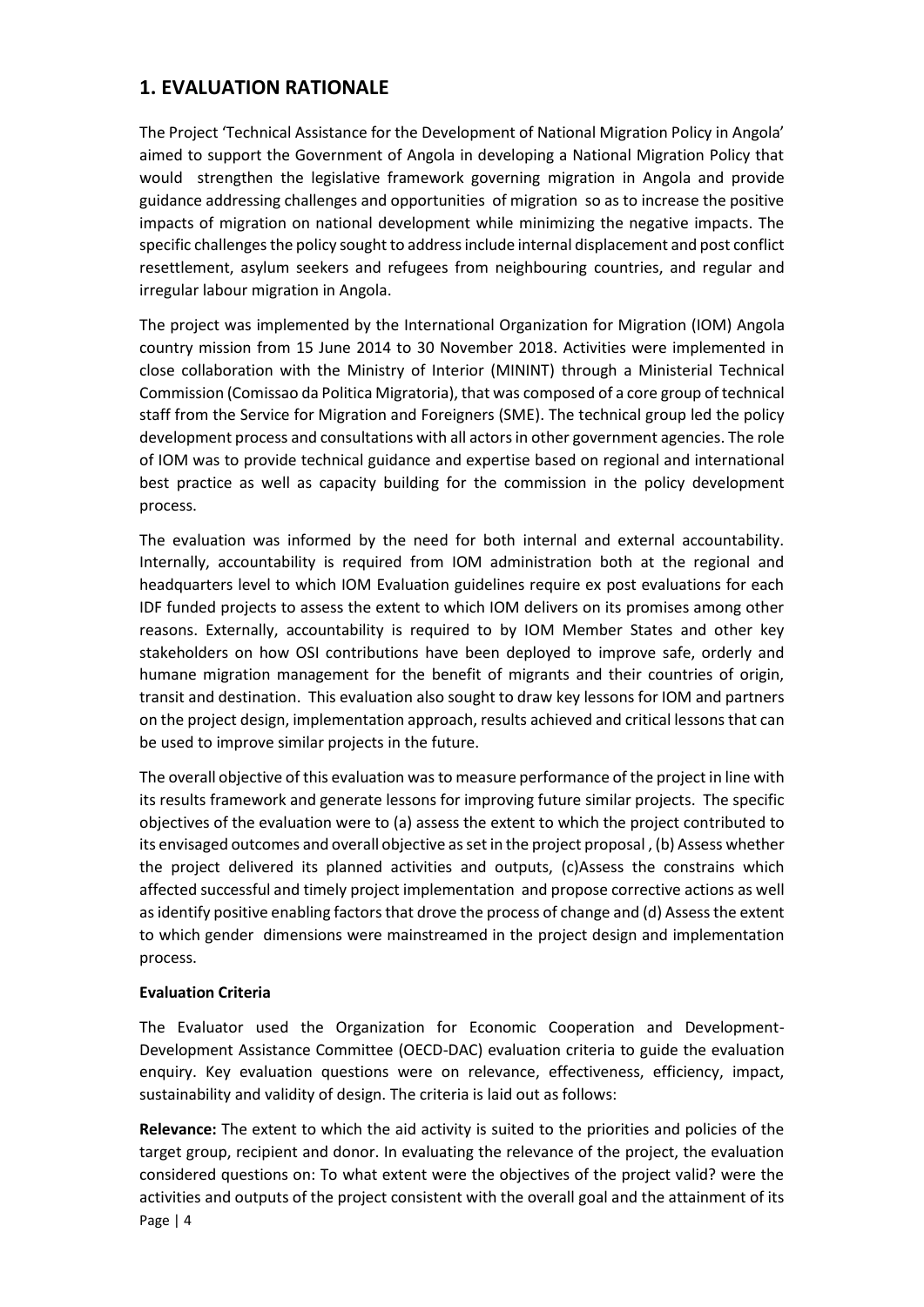objectives? were the activities and outputs of the project consistent with the intended impacts and effect?

**Effectiveness:** The evaluation assessed the extent to which the intervention attained its objectives. In evaluating the effectiveness of the project, the evaluation considered questions on the extent to which the objectives of the project were achieved or were likely to be achieved, as well as considered the major factors influencing the achievement or nonachievement of the objectives.

**Efficiency:** The evaluation considered measurements of the outputs—qualitative and quantitative— in relation to the inputs. This generally required comparing alternative approaches to achieving the same outputs, to see whether the most efficient processes were adopted. The evaluation considered whether activities were implemented in a cost-efficient manner and whether the project objectives were achieved on time.

**Impact**: The evaluation enquired on the positive and negative changes produced by the intervention, directly or indirectly, intended or unintended. This involved enquiry on the impacts and effects resulting from the activity on the social, economic, environmental and other development indicators. Key questions were on what has happened as a result of the program or project? What real difference has the activity made to the beneficiaries?

**Sustainability**: The evaluation assessed whether the benefits of the project are likely to continue beyond the availability of donor funding. The evaluation assessed the extent to which the benefits of the project are likely to continue beyond provision of financial resources for the project as well as assessment of the major factors which influenced the achievement or nonachievement of sustainability of the project?

#### **Project Theory of Change**

Given the context where Angola was confronted with many migration challenges which include mixed and irregular migration, limited coordination and inconsistent approaches to addressing migration by various departments and officials, concerns on the treatment of refugees and asylum seekers and other categories of migrants, security concerns related to migration and limited capacity to adequately coordinate different stakeholders and address migration in the country.

The project Theory of Change is the thinking behind how the intervention would bring about expected results. In the process of developing the theory of change for evaluating this project the evaluator considered what the long term objective of the intervention is, what conditions (outcomes) must be in place for the long term goal to be achieved and also an of outline the causal linkages in the intervention between the short term , intermediate and long term outcomes of the intervention.

The Objective of the project was to contribute to an improved migration management in Angola through the development of a policy document that facilitates migration management and enhances the benefits of migration for national development. In order to achieve this goal it was important for Angola to have a National Migration Policy that is well informed and multisectoral and meets international standards. In order for the policy framework to be in place it was imperative to conduct research on migration dynamics in Angola which would serve to provide evidence base for policy development and secondly it was imperative to build the capacity of government officials tasked with developing the policy through capacity building training workshops on migration and through facilitating learning exposure of the government officials to other countries that have developed good migration management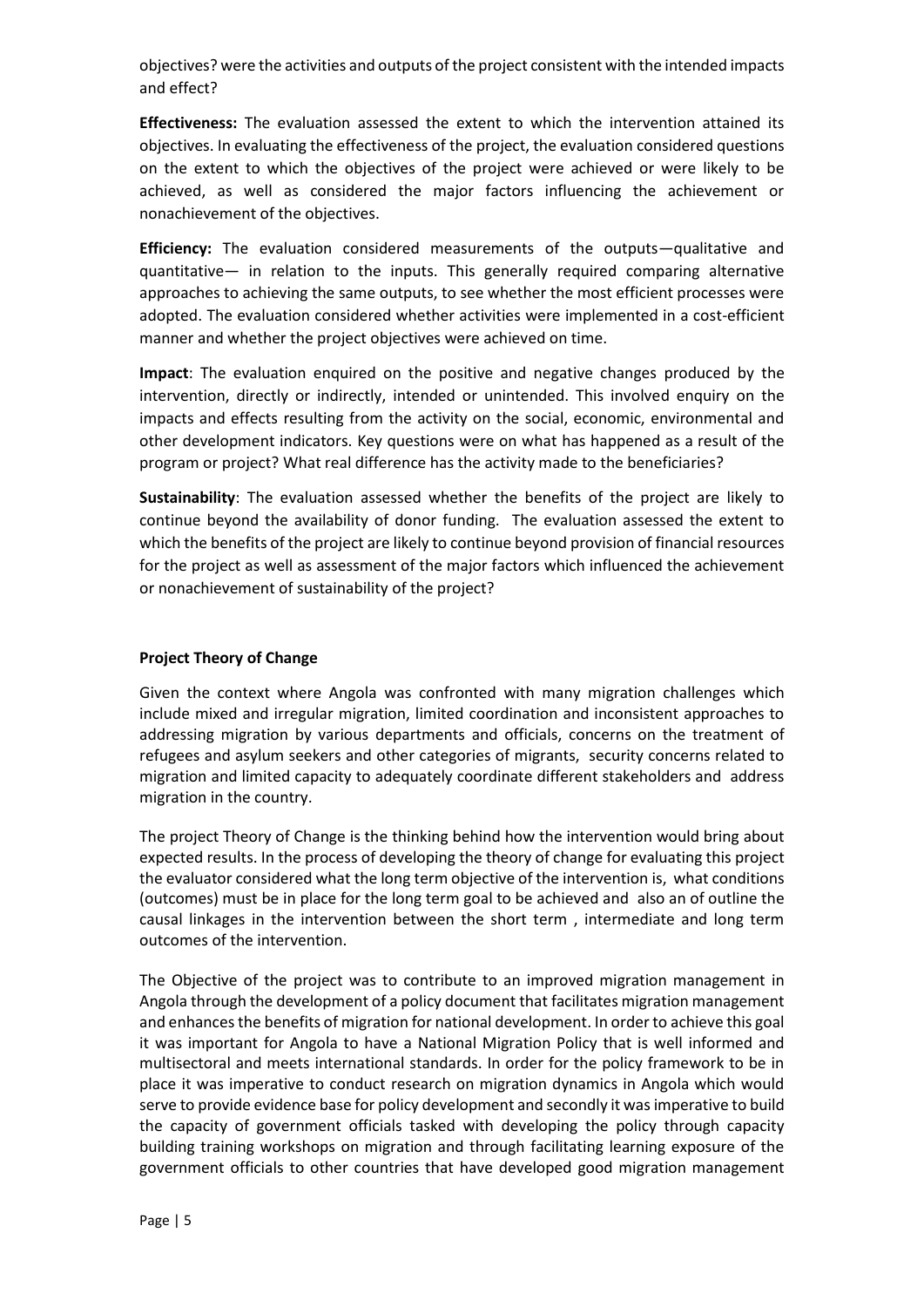policies and practices. It was also imperative to for Inter-Ministerial sectoral considerations to be expressed and integrated into the final draft of the national migration policy.

The evaluation followed an overall qualitative research approach, combining secondary and primary data collection methods including document review, key informant interviews (KIIs). The identification of participants was done jointly with the implementing mission based on the level of participation in project activities, possession of knowledge on the labour Migration Policy development process, availability and willingness to participate in the interviews. The main limitation was the unavailability of some proposed respondents owing to changes in their official designations. This limitation was countered through ensuring that respondents from institutions that were critical to the policy development process were included for interviews including a review of project reports and documents.

## <span id="page-5-0"></span>**2. THE PROJECT BACKGROUND**

The main objective of the Technical Assistance for the Development of the National Migration Policy for Angola was to contribute to the development of an improved policy document that facilitates and supports migration management in Angola and enhances the benefits of migration for national development. The project was developed at the request of the Government of Angola's Ministry of Interior (MININT), with the International Organization for Migration providing technical guidance and expertise and capacity building for the Inter-Ministerial technical group for drafting a comprehensive policy document in line with regional and international standards.

The development of the National Migration Policy was led by the Ministerial Technical Commission that was established in 2013, and composed of the Ministries of Interior, Labour, Trade, International Relations and Ministry of Justice and Human Rights.

Following production of an initial draft National Migration Policy document by the Ministerial Technical Commission, experts from IOM, United Nation High Comission for Refugees (UNHCR) and United Nation Children's Fund (UNICEF) reviewed the documents and provided technical guidance resulting in a revised document in line with international standards for migration management. The National Migration Policy was endorsed by the Government of Angola in December 2018.

The project had as its objective: To contribute to an improved policy document that facilitates and supports migration management in Angola and enhances the benefits of migration for national development. The outcome of the project was: The National Migration Policy of Angola is well informed and multisectoral and meets international standards. The project was expected to deliver on the following immediate results (outputs)

- 1.1 A research study that provides key evidence on migration dynamics within, to and from Angola for the national migration policy development process.
- 1.2 Government officials have the skills and knowledge in migration management and best practices in this field to develop the national migration policy.
- 1.3 Inter-Ministerial sectoral considerations are expressed during the policy development process and integrated into the final draft of the national migration policy.
- 1.4 The final draft of the National Migration Policy is available.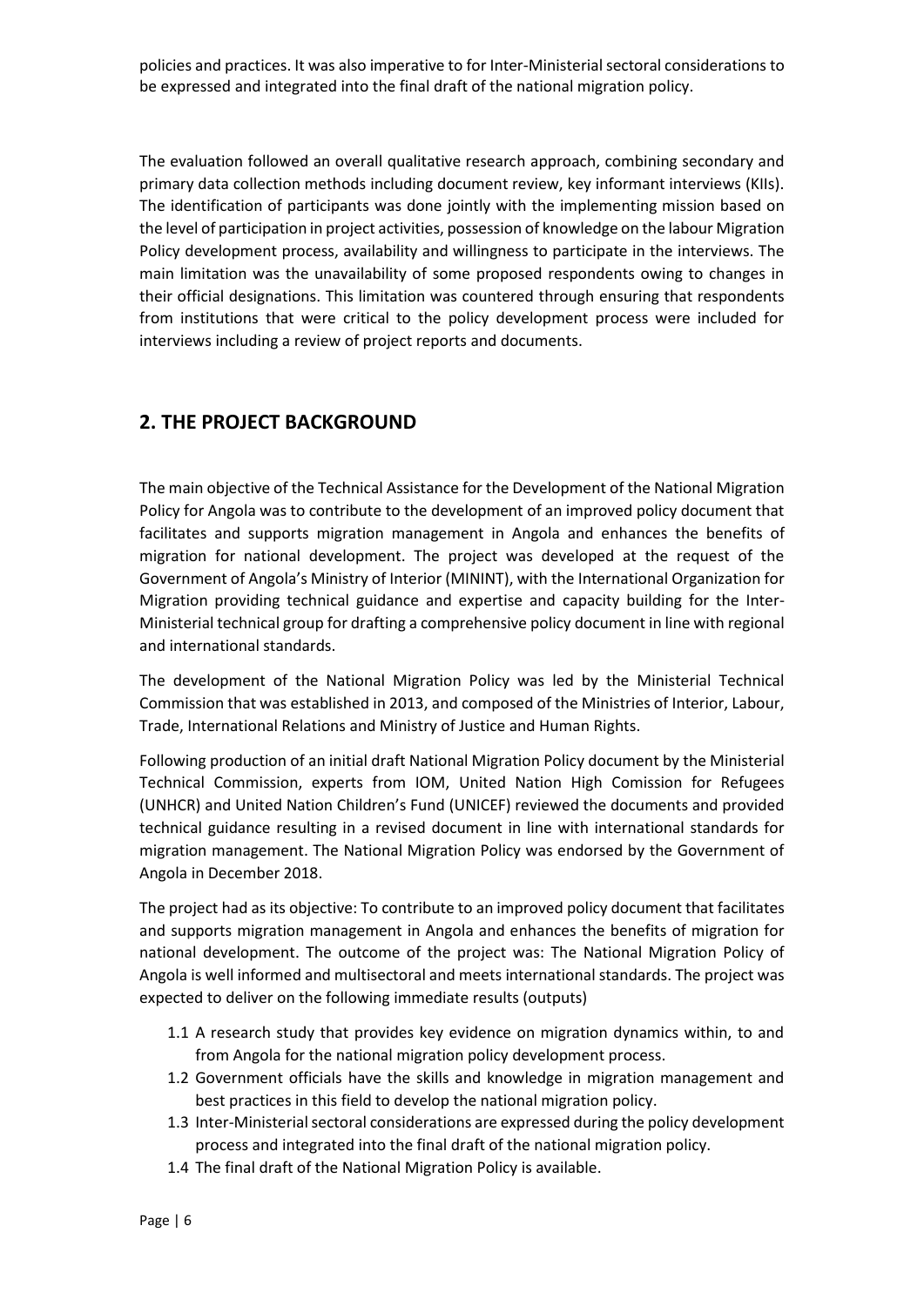This evaluation assessed the extent to which each of the above deliverables were achieved as a way of assessing the effectiveness of the project. An analysis of project deliverables against available resources was also done to determine the efficiency of the project. The evaluation also assessed the implementation of any activities post adoption of the policy to judge on potential impacts and prospects for sustainability of the project.

The project also assessed how relevant the project was to national and regional priorities including mainstreaming of gender and human rights in project design and implementation. The evaluation also sought to identify any long term changes, if any, that have been observed as a result of the project.

## <span id="page-6-0"></span>**3. MAJOR EVALUATION FINDINGS AND CONCLUSIONS**

The evaluation established that a whole of government approach, government leadership and political commitments is critical in the development of national policies. In the case of Angola the policy was demand driven, based on a strong desire by the Government to address a multiplicity of migration related challenges that the country was facing. Government has also been exposed to what other governments were doing to address migration issues through the Migration Dialogue for Southern Africa leading to the government requesting IOM for technical assistance. A major finding is that in order to complete the process, once started, there is need for sustained political commitment. The evaluation established that the project suffered enormous delay before completion as a result of limited political commitment to the process within the previous government. Its instructive to note that when there was a change in government, there was renewed engagement and commitment to complete the process of developing the National Migration Policy.

#### **Extent to which the project contributed to envisaged outcomes and overall objective as set out in the proposal**.

The evaluation established that to a very large extent, the project directly contributed towards the achievement of the development of the National Migration Policy in Angola. This objective was realised through provision of capacity building training on migration for key government officials tasked with developing the policy. Second the project also contributed directly through facilitating the secondment of a technical expert to work with the Government of Angola in developing the policy. Third, the project provided platforms for the draft policy document to be reviewed by experts and stakeholders internally and externally. This aided in bringing the draft policy document in line with regional and international best practice.

The Government of Angola concurred that while they had a strong desire to improve migration management and address migration challenges through the development of the National Migration Policy, the government lacked the requisite internal technical knowledge and expertise to accomplish the task on their own, hence their request for technical support from IOM.

#### **Assessment of whether the project delivered its planned activities and outputs**

The evaluation found that the project delivered on the majority of activities that were planned for within the project document. The key exception is on activities related to output 2.1 '*Government officials have the skills and knowledge in migration management and best practices in this field to develop a national migration policy' where* the project delivered four capacity building workshops against the planned seven workshops. The IOM project team noted that they were able to cover all the thematic content on migration management that would have been covered in seven workshops within the four hence it was no longer necessary to conduct the remaining three workshops. The project thus delivered in terms of expect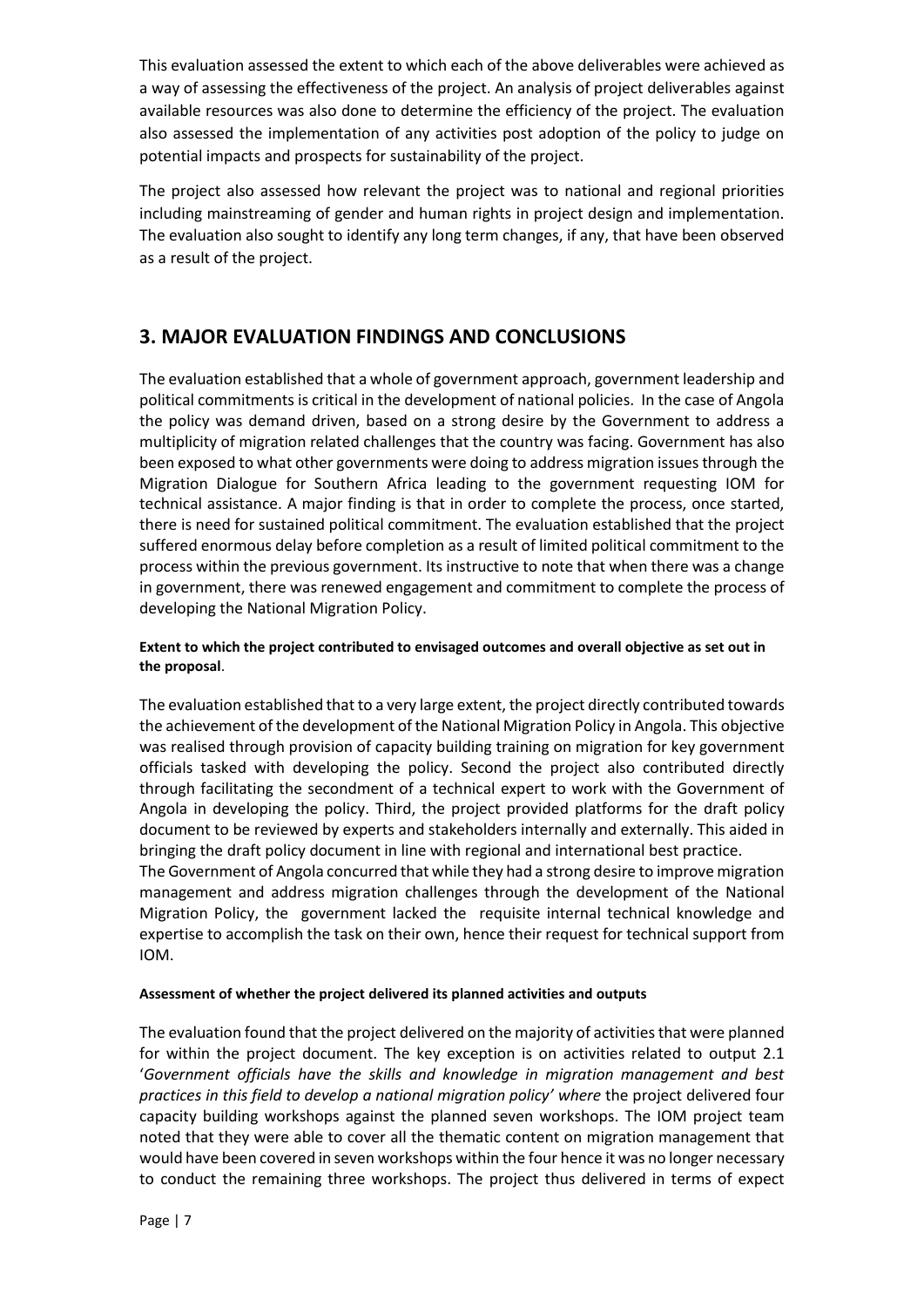content and knowledge notwithstanding a reduction in the number of workshops that had been planned. This assertion is supported by the fact that 75% of the participants demonstrated increased knowledge on migration based on pre and post-test assessments.

An assessment of achievement on many indicators indicate a high level of satisfaction among the officials and stakeholders. For instance, 100% of government officials expressed satisfaction with the study tour to Cape Verde against a target of 75%, furthermore 100 % of members of the technical commission provided positive feedback at the validation workshop against a target of 75%. The officials were certain that the new policy would go a long way in improving migration management in Angola.

#### **Assessment of constraints which affected successful and timely project implementation and propose corrective action and identify enabling factors that drove the process of change**.

It is worth noting that one major setback experienced during the project was delayed implementation of planned activities resulting in the overall project being completed in four years instead of one year envisaged in the initial project plan. The evaluator could not obtain any formal communication from the government to IOM on the reasons for stalling activity implementation. However, from discussion with stakeholders, what is clear is when there was a change in government leadership and resultant changes in the official tasked with leading the process, there was renewed engagement between IOM and the Government and renewed commitment to complete the project. Notwithstanding the reasons for the delay, the impact of such delays were dire in terms of project management and financial fidelity as additional administrative and staff costs were incurred during a period when no activities were being implemented. Furthermore, the project had to request for four No Cost Extensionsfrom the donor meaning that the country could not access any new IDF funding during that period.

It is worth noting that the project also suffered as a result of internal staffing challenges within IOM at the level of the country office. One of the major issues highlighted by partners and respondents include limited staff capacity in terms of numbers at the country office level which often impacts their ability to attend to all critical meetings with stakeholders. The second issue highlighted has to do with the staff turnover that occurred during project implementation that inadvertently affected smooth implementation of the project. The evaluation established that there were changes in staff dedicated to the project during project implementation as a result of re assignment of some key staff. This affected momentum and smooth flow and follow up on the project as expected. It is however worth highlighting that once a new head of office was assigned to the mission to oversee implementation of the project, there was remarkable progress in the pace of implementation that that led to the finalization of the process of developing the migration policy for Angola

The evaluation established that the critical factor that facilitated the successful development and completion of the National Migration Policy include renewed commitment from the government that was elected in 2017. The evaluation noted that there was strong leadership from the Government of Angola in the policy development process, notwithstanding the delays that were experience in the overall execution of the project. It is important to note that when there were challenges experienced in terms of momentum and particularly after the first year, the Government of Angola through the Ministry of Interior appointed a new Director to oversee the policy development process. That change in personalities was instrumental in unlocking a process that had stalled. This change seemed to have catalysed engagement on the project and implementation of the outstanding project activities up to its completion. In this regard political will and leadership from the government are essential ingredients for a successful project.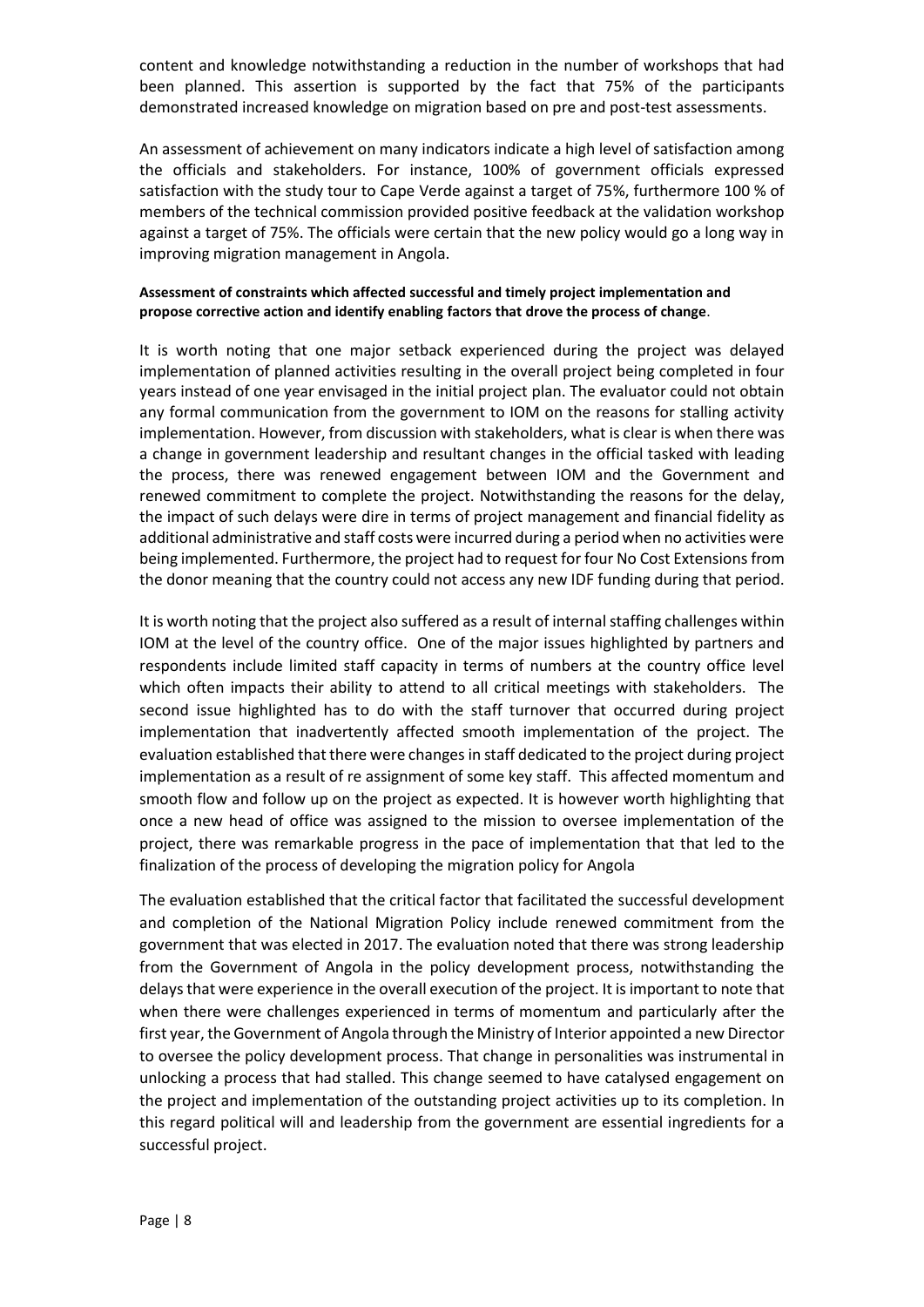Government ownership and leadership of the process of developing a national policy is key. 'For IOM the key lessons learnt are that role of government leadership and ownership of the process is very important. Partners such as IOM should provide support but allow the Government to lead. This is critical for ownership and sustainability.

The second critical factor for success is that the process has to be demand driven and seek to address nationally identified challenges. It is also worth noting that from the outset the process of developing the national Migration policy was demand driven. The Government made a request for technical support from IOM support from a position where the Government recognised the urgent need to address a multiplicity of migration challenges that were being experience in Angola.

Another critical factor is that the migration development process, while led by the Government has to be inclusive from the outset and throughout the process. Multistakeholder participation including the migrants and civil society is key for success. The inclusion of International stakeholders and civil society provided value in developing a product that is aligned to international standards.

Another factor was the participation of the Government of Angola at regional migration management forums such as the Migration Dialogue for Southern Africa (MIDSA) which ensured that there was continued commitment to the development of the policy in keeping with a regional drive to improve migration management within the Southern African Development Community(SADC).

Other factors that were critical in the process include establishment and nurturing of a good working relationship based on trust between the IOM staff and the government officials who were working on the policy. This facilitated engagements that were critical in ensuring the completion of the task of developing the policy.

#### **Assessment of the extent to which gender dimensions were mainstreamed in the project design and implementation process.**

The evaluation established that gender considerations had to some extent been taken on board in the process of developing the National migration policy. To this extent, female officials constituted a third of the members of the inter-ministerial technical commission. For example members from the Ministry of Foreign Affairs, Ministry of Labour, Ministry of Justice and Ministry of Labour. Secondly, there was involvement of key ministry officials from the Ministry responsible for Women Affairs, the Ministry of Interior Specialist for Refugee and Migrants and the Ministry of Family promotion to ensure that the specific gender considerations were considered in the development of the policy. However, concerns were raised by civil society and United Nation (UN) partners on the extent and adequacy of inclusion of gender within the policy. In this regard, the policy could have benefitted from including a dedicated chapter or section on migration and gender as recommended by the African Union Migration Policy Framework. This would have ensured that critical gender issues were clearly identified and addressed within the policy.

Additionally, key human rights issues related to the rights of migrants and refugees were considered through the inputs of the Ministry of Justice within the policy development process. Key issues raised by civil society are that the policy should address adequately the discrimination of migrants in the country by officials and the general population. They also noted difficulties experienced by migrants in obtaining or renewing identity documentation which is critical for access to a variety of basic social services.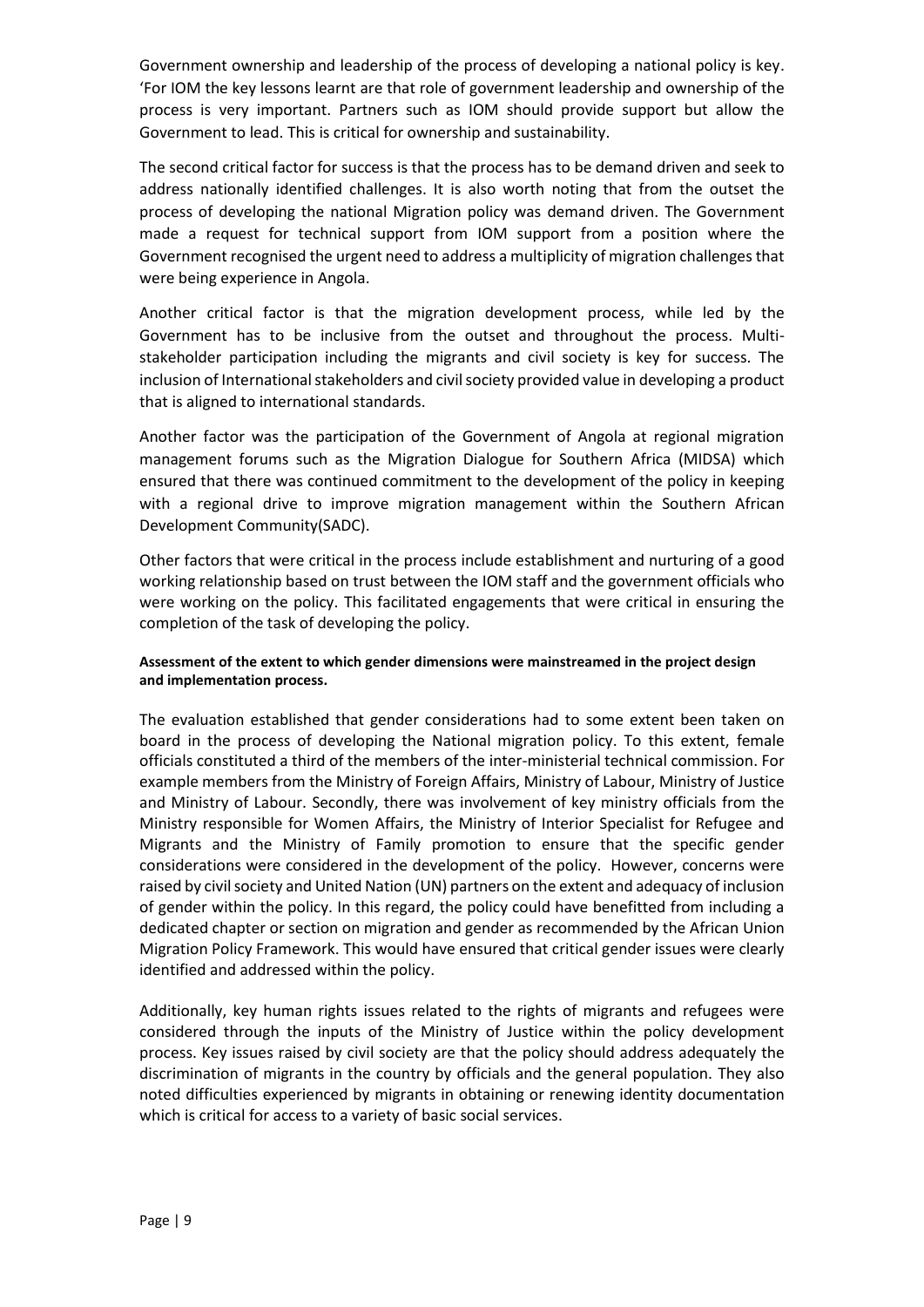### <span id="page-9-0"></span>**3.1 MATRIX 1: EFFECTIVENESS OF THE PROJECT (Analysis through project results and indicators)**

#### **Analysis of Project Effectiveness based on the Results Framework:**

**Overall Objective**: To contribute to an improved policy document that facilitates and supports migration in Angola, and enhances the benefits of migration for national development

| <b>Indicators</b>                                                                                                                                                                        | <b>Achievement</b><br>related to<br><b>indicators</b><br>(achieved results)                                                      | <b>Analysis of</b><br><b>Effectiveness</b> | <b>Recommendations</b>                                                                                                                                                                                   |
|------------------------------------------------------------------------------------------------------------------------------------------------------------------------------------------|----------------------------------------------------------------------------------------------------------------------------------|--------------------------------------------|----------------------------------------------------------------------------------------------------------------------------------------------------------------------------------------------------------|
| <b>Number</b><br>policy<br>0f<br>new<br>document<br>facilitating<br>and<br>migration<br>supporting<br>management and enhancing<br>the benefits of migration for<br>national development. | <b>National</b><br>l A<br>Migration Policy for<br>Angola<br>was<br>developed<br>and<br>endorsed<br>the<br>by<br>Government by 31 | Achieved                                   | While overall objective<br>was<br>achieved, similar projects should<br>ensure timely execution<br>0f<br>agreed activities. The policy was<br>adopted by Government on 30<br>December 2018, a month after |
|                                                                                                                                                                                          | December 2018.                                                                                                                   |                                            | the project had officially ended.                                                                                                                                                                        |

**Outcome 1: The National Migration Policy in Angola is well informed and multi sectoral and meets international standards.**

#### **Comment on project contribution:**

The project contributed immensely towards the achievement of the development of the National Migration Policy for Angola.

| <b>Indicators</b>                                                                                                                                          | <b>Achievement</b><br>related to<br>indicators                                                                                                                     | <b>Analysis of</b><br><b>Effectiveness</b><br><b>Analysis of progress</b><br>towards achievement                                                                                                                          | <b>Recommendations</b>                                                                                                                                                                                                                                                                                                                                    |
|------------------------------------------------------------------------------------------------------------------------------------------------------------|--------------------------------------------------------------------------------------------------------------------------------------------------------------------|---------------------------------------------------------------------------------------------------------------------------------------------------------------------------------------------------------------------------|-----------------------------------------------------------------------------------------------------------------------------------------------------------------------------------------------------------------------------------------------------------------------------------------------------------------------------------------------------------|
| Percentage of declared<br>satisfaction by members of<br>the commission with the<br>development of the national<br>migration policy by the<br>MININT.       | of<br>100%<br>the<br>members<br>of<br>the<br>Technical<br>Commission<br>provided<br>positive<br>feedback<br>at the<br>National<br>Policy<br>Validation<br>workshop | Achieved, the target<br>was at least 75%                                                                                                                                                                                  | It is imperative for the technical<br>commission or similar structures<br>to have a strict programme of<br>that<br>is<br>periodically<br>action<br>reviewed by all stakeholders to<br>timely<br>delivery<br>ensure<br>of<br>expected and agreed actions as<br>well as timely identification of<br>challenges and development of<br>appropriate solutions. |
| <b>Results</b>                                                                                                                                             | <b>Achieved Results</b>                                                                                                                                            | <b>Analysis of</b><br><b>Effectiveness</b>                                                                                                                                                                                | Recommendation                                                                                                                                                                                                                                                                                                                                            |
| Output 1.1<br>provides<br>research<br>key<br>A<br>evidence<br>migration<br>on<br>dynamics within, to and from<br>Angola<br>National<br>Migration<br>Policy | Research study on<br>Migration in Angola<br>was produced in<br>2014.                                                                                               | Achieved, the research<br>study provided critical<br>information<br>on<br>migration challenges in<br>Angola and was critical<br>guiding<br>the<br>in<br>development of the<br>national<br>migration<br>policy for Angola. | It was noted that the workshop<br>to present research findings to<br>the inter-ministerial team was<br>undertaken in August 2018, for a<br>research conducted in 2014. A<br>lot of dynamics may have<br>changed on the ground in four<br>recommend<br>timely<br>years,<br>implementation<br>of<br>related<br>activities to ensure that they are           |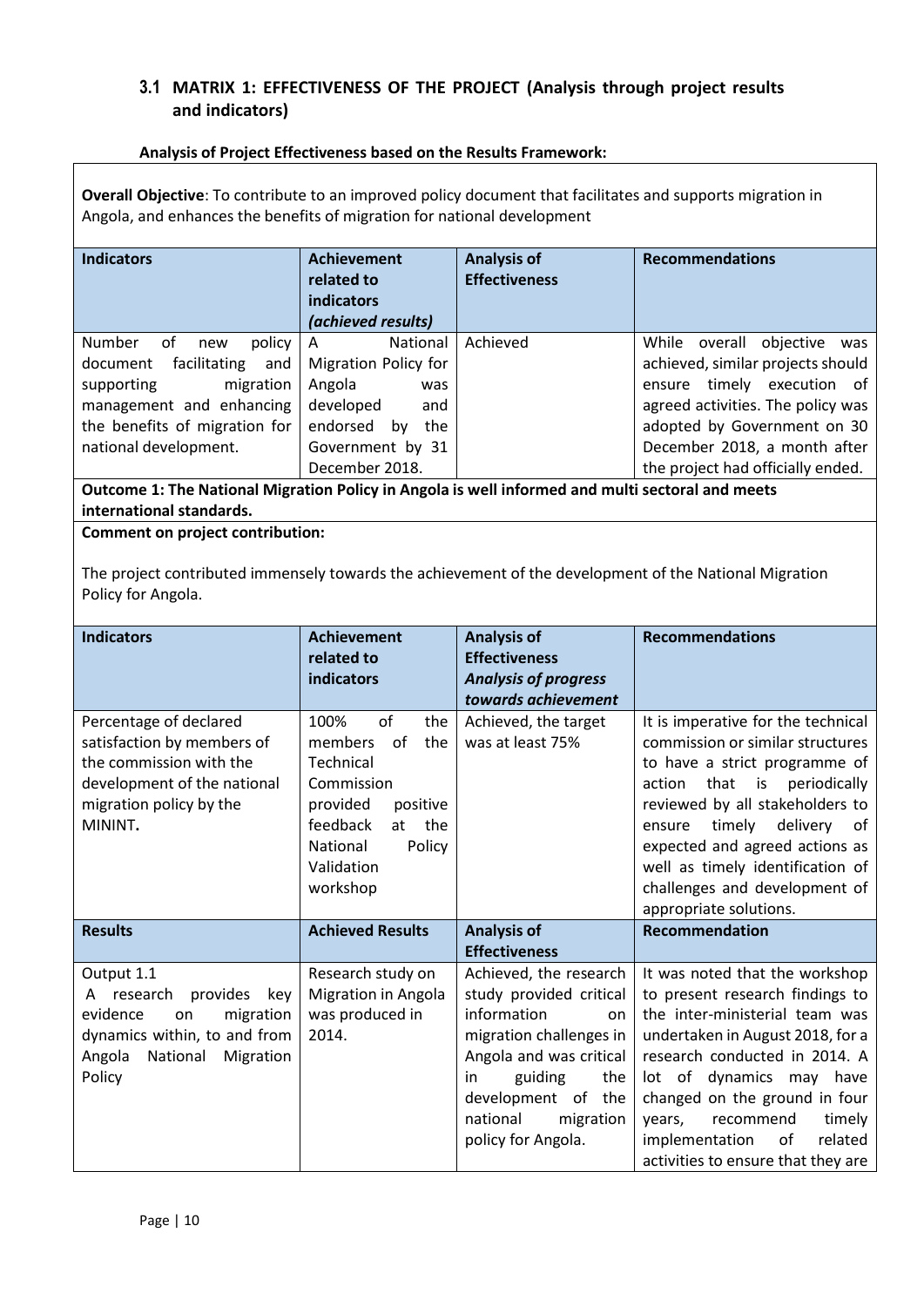<span id="page-10-0"></span>

|                                               |                              | More than 80% of the       | valid and address real challenges                                |
|-----------------------------------------------|------------------------------|----------------------------|------------------------------------------------------------------|
|                                               |                              | participants<br>were       | observed                                                         |
|                                               |                              | satisfied<br>the<br>at     |                                                                  |
|                                               |                              | findings<br>research       |                                                                  |
|                                               |                              | presentation               |                                                                  |
|                                               |                              | workshop.                  |                                                                  |
| 1.2<br>Government<br>Output                   | Four out of the              | The knowledge gained       | Recommendation for learning                                      |
| officials have the skills and                 | targeted 7 capacity          | critical<br>was<br>in      | elements such as study tours to                                  |
| knowledge<br>migration<br>in                  | building workshops           | informing<br>the           | be conducted early on in the                                     |
| management<br>and<br>best                     | were undertaken in           | development of the         | project timeline to ensure that                                  |
| practice in this field to develop             | 2014 and 75% of              | policy. IOM judged that    | critical lessons learned inform                                  |
| the national migration policy                 | participants                 | it was<br>no<br>longer     | thinking<br>the<br>around<br>the                                 |
|                                               | demonstrated                 | necessary to conduct       | development of the policy based                                  |
|                                               | increase<br>in               | the other 3 workshops      | local<br>needs<br>and<br>the<br>on                               |
|                                               | knowledge<br>based           | as all the key thematic    | government's own priorities.                                     |
|                                               | on pre and post-             | areas were covered in      |                                                                  |
|                                               | test.                        | the 4 workshops. The       |                                                                  |
|                                               | One study tour               | four pillars of migration  |                                                                  |
|                                               | conducted to Cape            | management,                |                                                                  |
|                                               | Verde.                       | migration<br>and           |                                                                  |
|                                               |                              | development,               |                                                                  |
|                                               |                              | facilitating<br>migration, |                                                                  |
|                                               |                              | regulating<br>migration    |                                                                  |
|                                               |                              | and forced migration       |                                                                  |
|                                               |                              | were addressed within      |                                                                  |
|                                               |                              | the policy as evidence     |                                                                  |
|                                               |                              | of knowledge gained        |                                                                  |
|                                               |                              | by officials               |                                                                  |
| Output 1.3 Inter-ministerial                  | National<br>One              | Achieved: The national     | whole<br>A<br>of<br>government                                   |
| sectoral considerations are                   | Policy<br>Migration          | review and validation      | approach is critical throughout                                  |
| expressed during the policy                   | validation                   | workshop<br>provided       | the whole<br>policy<br>migration                                 |
| development process<br>and                    | workshop                     | opportunity<br>for         | development process.<br>While                                    |
| integrated into the final draft               | conducted<br>in.             | stakeholders<br>within     | there is a core group tasked with                                |
| of the national migration                     | 2018.<br>December            | government to provide      | developing the policy, all other                                 |
|                                               | Prior to submission          | their inputs into the      | relevant<br>ministries<br>and                                    |
| policy                                        | draft to<br>the<br>οf        |                            |                                                                  |
|                                               |                              | final policy document.     | departments should be involved                                   |
| Output 1.4 The final draft of                 | cabinet.<br>One consultation | Achieved: by the close     | right from the outset.<br>It is recommended that the             |
|                                               | conference held              |                            |                                                                  |
| the National Migration Policy<br>is available |                              | of the project a           | migration policy document be<br>disseminated to a wider array of |
|                                               | with civil society           | national Migration         |                                                                  |
|                                               |                              | Policy document had        | stakeholders. There is need to                                   |
|                                               |                              | been developed and         | ensure that the policy is more                                   |
|                                               |                              | approved by the            | accessible to other stakeholders                                 |
|                                               |                              | Government of              | outside government such as                                       |
|                                               |                              | Angola.                    | civil society, NGOs and the                                      |
|                                               |                              |                            | academia                                                         |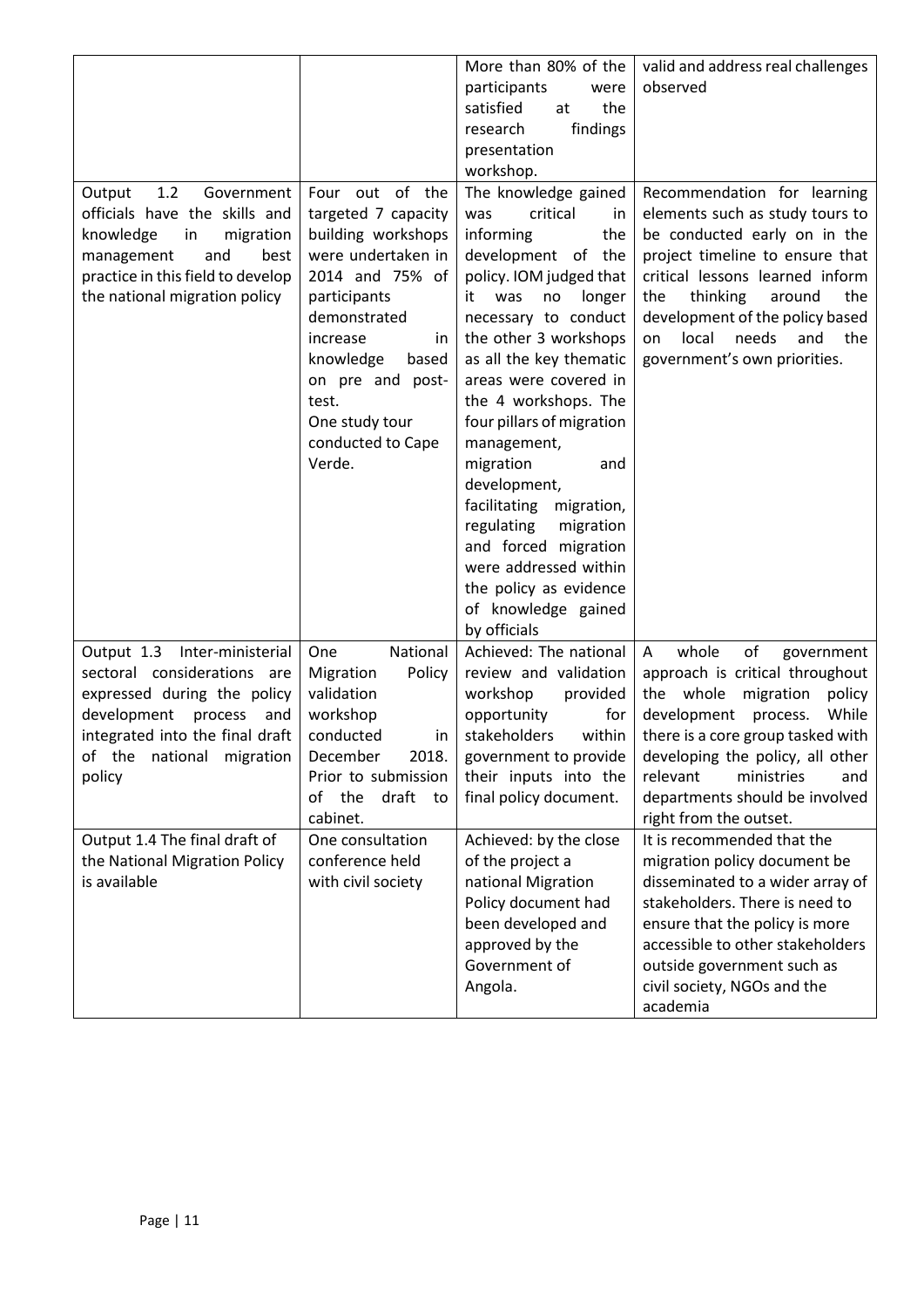| <b>CRITERIA (summary of findings)</b>                                                                                                                                                                                                                                                                                                                                                                                                                                                                                                                                                                                                                                                                                                                                                                                                                                                                                                                                                                                                                                                                                                                                                                                                                                                                                                                                                                                                                                                                                                                                                                                                                                                                                                                                                                                                                                                                                                                                                                                                                                                                                                   | <b>RECOMMENDATION</b>                                                                                                                                                                                                                        |
|-----------------------------------------------------------------------------------------------------------------------------------------------------------------------------------------------------------------------------------------------------------------------------------------------------------------------------------------------------------------------------------------------------------------------------------------------------------------------------------------------------------------------------------------------------------------------------------------------------------------------------------------------------------------------------------------------------------------------------------------------------------------------------------------------------------------------------------------------------------------------------------------------------------------------------------------------------------------------------------------------------------------------------------------------------------------------------------------------------------------------------------------------------------------------------------------------------------------------------------------------------------------------------------------------------------------------------------------------------------------------------------------------------------------------------------------------------------------------------------------------------------------------------------------------------------------------------------------------------------------------------------------------------------------------------------------------------------------------------------------------------------------------------------------------------------------------------------------------------------------------------------------------------------------------------------------------------------------------------------------------------------------------------------------------------------------------------------------------------------------------------------------|----------------------------------------------------------------------------------------------------------------------------------------------------------------------------------------------------------------------------------------------|
| <b>Relevance:</b><br>Key stakeholders that were interviewed including the Government of Angola UN and Civil society<br>representatives, felt that the National Migration Policy was a priority for the Government and<br>people of Angola as it was essential for regulating migration in Angola.<br>It was noted that at the time of the inception of the Migration Policy development process, the<br>country had been facing many challenges related to migration influx of migrants from<br>neighbouring countries and the front line officials were overwhelmed and unsure of how to deal<br>with the migrants in a manner that avoided abuse of human rights in the curse of discharging their<br>responsibilities. There were also a lot of migrants who were involved in illegal diamond mining<br>activities in the diamond fields as well as foreign migrant traders that were coming into Angola for<br>trading purposes. There was also a gap in terms of the government's response in addressing issues<br>of regular and irregular migrants, often no distinction was made between the two categories.<br>Furthermore, there were often cases of abuse reported by migrants at the borders and in the<br>provinces. It became necessary to have a policy framework that guides the government's response<br>in addressing a variety of migration issues in Angola. This policy was therefore needed to<br>standardize migration management on daily basis by front line officials and stakeholders.<br>The policy was also needed to address gaps in service provision related to refugee and asylum<br>seekers, For instance, there was a gap in information in terms of refugee status determination<br>process, there was detention of genuine asylum seekers in detention facilities, and often lack of<br>distinction by authorities between regular and irregular migrants. Stakeholders also reported that<br>there was often lack of uniformity and consistency in handling of migrants particularly by frontline<br>officials in various departments in government. Respondents felt that the National Migration | It is recommended that opportunities for meaningful participation<br>of critical stakeholders such as migrants in the policy development<br>process be created to ensure that their voice is heard, and their<br>needs adequately addressed. |
| Policy was needed to standardise migration management approaches within government and<br>across departments.<br>According to one key informant, 'there was no one within immigration for example who was<br>aware of how to treat migrants, each officer had their own procedure'.<br>For the Government of Angola, the National Migration Policy was essential to facilitate improved<br>migration management in line with regional and international best practices. It would further<br>improve service provision for migrants and stakeholders in line with relevant legal and policy<br>provisions. All frontline officials would have knowledge and standardized approaches on how to<br>respond to individual cases of different migrant categories.                                                                                                                                                                                                                                                                                                                                                                                                                                                                                                                                                                                                                                                                                                                                                                                                                                                                                                                                                                                                                                                                                                                                                                                                                                                                                                                                                                            |                                                                                                                                                                                                                                              |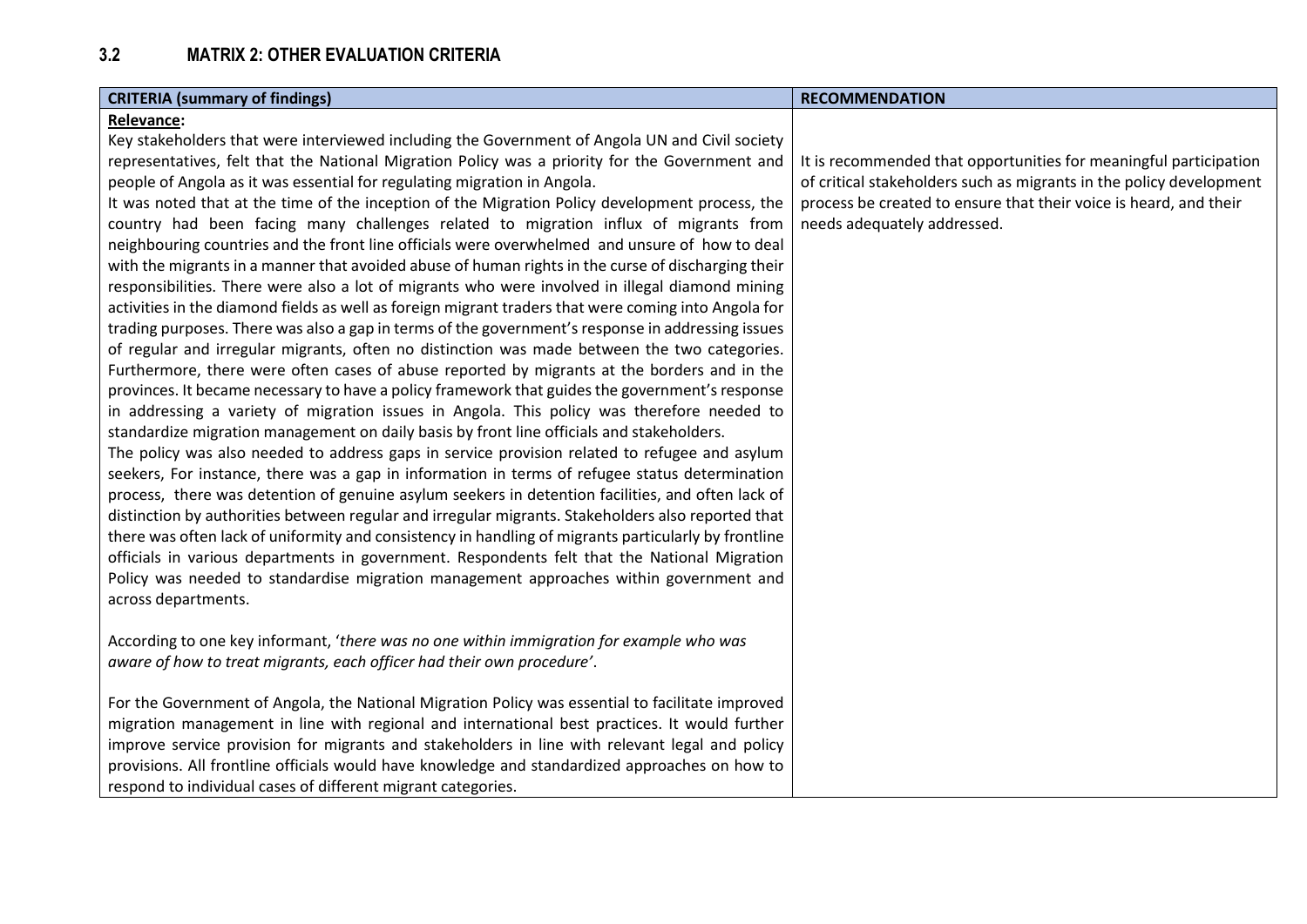#### **Efficiency and Cost-effectiveness:**  The key question answered in this section was to what extent were project activities implemented as planned and to what extent were project expenditures spent as planned? All key informants concurred that the migration policy development process was significantly delayed. The project commenced on 15 June 2014 and was expected to have been concluded within a period of one year. However, after one year the process stalled. IOM, UNHCR and civil society indicated that they were not fully aware of the specific reasons for the stalling as these reasons were never officially communicated by the government. However, it is important to note that it was only in 2017, when a new government came into office and there were changes in officials at the Ministry of Interior who were spearheading the National Migration Policy development process, that the process resumed. The new Director in the Immigration Department re-engaged with IOM and agreed on a new plan on how the process was to be followed. The evaluation also established that the efficiency in the delivery of the project was also constrained by staff changes within IOM. The evaluation established that there was re deployment of some key staff during project implementation which affected the momentum and smooth flow and follow up on the project activities. It is however worth highlighting that once a new head of office was assigned to the mission to oversee implementation of the project, there was remarkable progress in the pace of implementation that that led to the finalization of the process of developing the migration policy for Angola It is recommended that the project should ensure mechanism for communicating challenges to all stakeholders in a timely manner. It is recommended to improve internal project monitoring for timely implementation of agreed project activities through establishing a system for structured and periodic project meetings between IOM and the government counterparts. This will ensure that there is early identification of challenges and timely resolution of the same to ensure the project stays on course.

#### **Efficiency impact of the delay**

.

The impact of the project delay for IOM was not good at all as IDF funding mechanism is for one year or twelve months, however because of the delay that IOM had to seek for **four No Cost Extensions (NCEs).**  What this meant was that Angola would not be able to receive new IDF funding during that period. Furthermore, there was disruption of contractual agreements with the Consultant who had been engaged by IOM. IOM was obliged to pay the consultant but without the expected output of the National Migration Policy as the delay was not the Consultant's fault.

The delay and slow implementation of the project also had the overall negative impact on the project budget as unavoidable staff and office costs were incurred while the process of developing the policy had stalled. There was thus an overspend on the budget while there was delayed activity implementation and completion of the project. In the meantime, IOM had to revise the budget four times and seek four no cost extensions.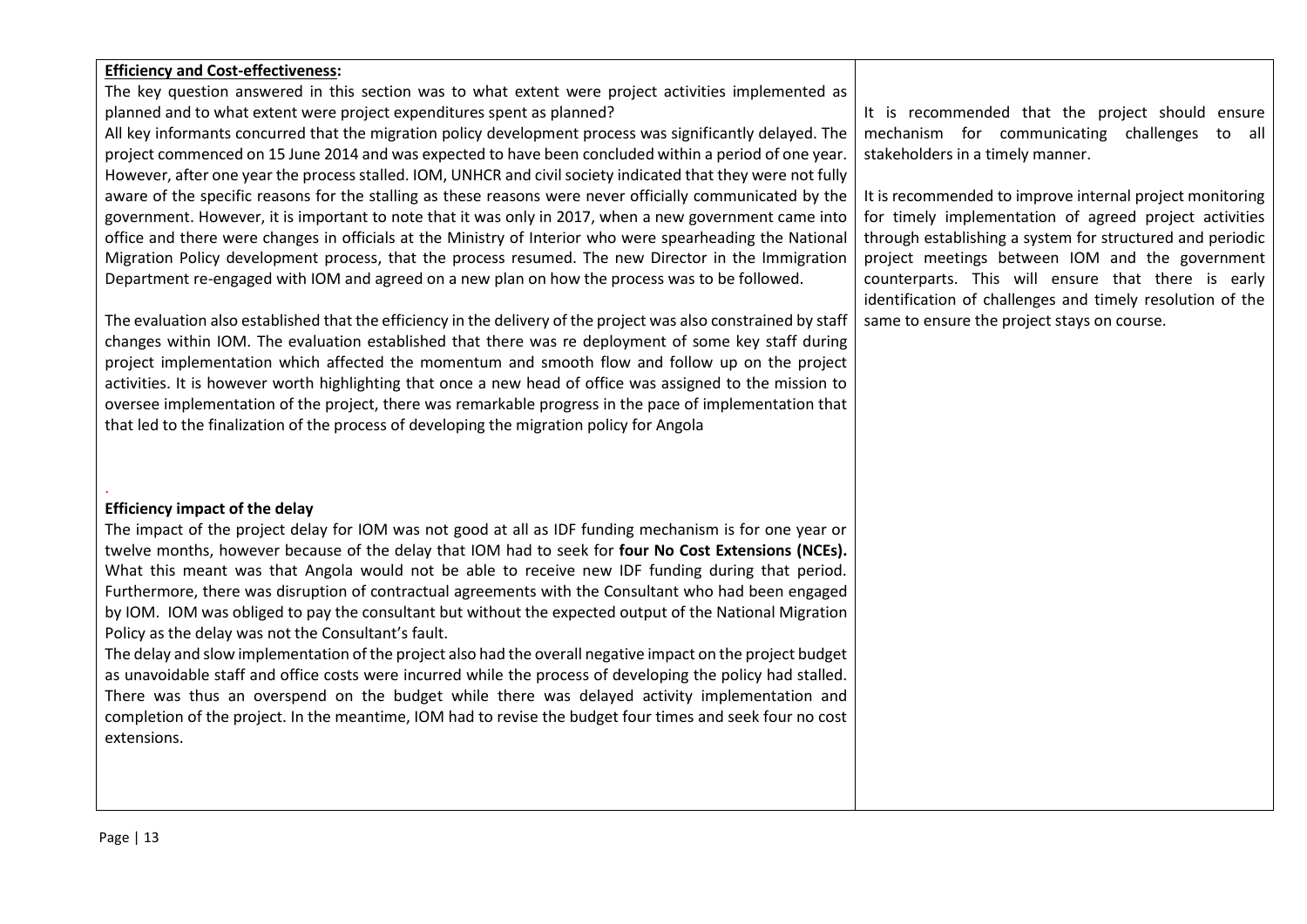## **Impact:**  It is important to note that the evaluation of the impact of the project should ideally be measured not less

than two to three years after implementation. However it is worth noting by the time the ex post evaluation was conducted in November 2019, eleven months after the end of the project, the Government of Angola with support from IOM had already started the roll out of the National Migration Policy to four provinces (Cabinda, Zaire ,Lunda and Bendu ). The objective of the roll out workshops was to educate government officials in the provinces on the National Migration policy.

IOM observed that though the roll out process in the four provinces had been funded from a different IOM project (PRM) with funding from the United States State Department, there was a need for the Government of Angola to commit financial resources to cover the roll out process in the whole country and districts. The Government would like to have key focal points in all the provinces to support implementation, monitoring and evaluation of the policy over time.

It is also worth highlighting that the National Migration Policy provides for the establishment of the Migration Observatory as a key institutional structure to support the implementation of the National Migration Policy. However, at the time of the ex-post evaluation this key structure had not yet been established. However, the Government of Angola expressed a strong desire to establish this structure at the earliest possible time and also called for continued technical support from IOM and its partners in terms of implementation of the policy.

The full impact of the policy will be realised on the extent to which critical challenges related to migration management in Angola are addressed in a consistent approach by officials and service providers including challenges faced by various categories of migrants such as documentation and access to social services. It is also worth noting that while acknowledging the achievements realised in the development of the policy itself, stakeholders called for timely development of a pragmatic implementation strategy focussed on addressing key issues with the short, medium and long term. The evaluation also established that the government is keen to develop a fully-fledged implementation strategy for the policy as soon as the Migration Observatory is established, since the strategy will become of the major deliverables of the Migration Observatory.

There was a need for the Government of Angola to commit financial resources to cover the roll out process in the whole country and districts

The evaluation recommends timely establishment and resourcing of the Migration Observatory to facilitate roll out and implementation of the policy.

It is recommended that the implementation strategy should be focussed on addressing key issues with the short, medium and long term be developed as an integral annex of the policy document during the policy development process.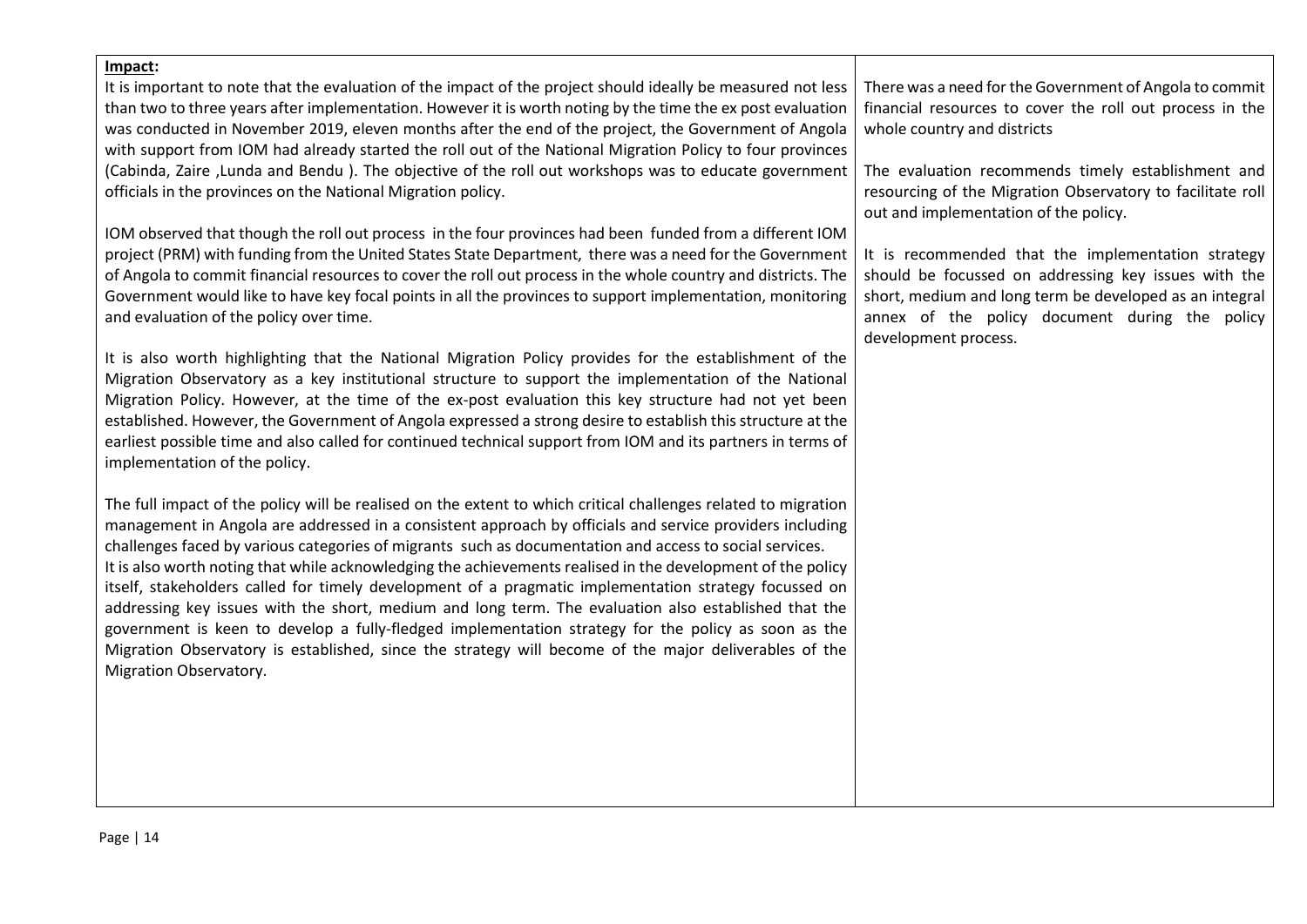| Sustainability:                                                                                                                                                                                                                                                                                                                                                                                                                                                                                                                                                                                                                                                       |                                                                                                                                                                                                                                                                                                            |
|-----------------------------------------------------------------------------------------------------------------------------------------------------------------------------------------------------------------------------------------------------------------------------------------------------------------------------------------------------------------------------------------------------------------------------------------------------------------------------------------------------------------------------------------------------------------------------------------------------------------------------------------------------------------------|------------------------------------------------------------------------------------------------------------------------------------------------------------------------------------------------------------------------------------------------------------------------------------------------------------|
| The evaluation established that although the National Migration Policy provides for the establishment of<br>the Migration Observatory as a key institutional structure for the implementation of the policy, the structure<br>had not yet been established. However, the Migration Observatory is key for the long-term sustainability of<br>the National Migration Policy as it will provide support and coordination of stakeholders on the<br>implementation of policy. Including the Migration Observatory was thus a key sustainability measure<br>entrenched within the policy. It is worth noting that notwithstanding the fact that the Migration Observatory | It is recommended that the Migration Observatory be<br>established and operationalised so as to facilitate smooth<br>implementation of the National Migration Policy.<br>There is need for more openness from the Government of                                                                            |
| was yet to be established, the Ministry of Interior continued to coordinate efforts on the implementation of<br>the migration policy drawing in all other relevant agencies and departments within government. This was<br>key for continuity on the work the Ministry of Interior had done towards development of the policy.                                                                                                                                                                                                                                                                                                                                        | Angola on the management of issues related to migrants<br>and refugees.                                                                                                                                                                                                                                    |
|                                                                                                                                                                                                                                                                                                                                                                                                                                                                                                                                                                                                                                                                       | Beyond the support provided by technical partners there<br>is need for the Government of Angola to dedicate<br>adequate financial resources for the implementation and<br>roll out of the policy to ensure effective dissemination of<br>the policy in order for the policy outcomes to be<br>sustainable. |
| <b>Validity of design:</b>                                                                                                                                                                                                                                                                                                                                                                                                                                                                                                                                                                                                                                            |                                                                                                                                                                                                                                                                                                            |
| The project Theory of Change is the thinking behind how the intervention would bring about expected<br>results. In the process of developing the theory of change for evaluating this project the evaluator<br>considered what the long term objective of the intervention is, what conditions (outcomes) must be in                                                                                                                                                                                                                                                                                                                                                  | Recommendation<br>Whole of government and government lead is critical.<br>Integrating capacity building and exposure to                                                                                                                                                                                    |
| place for the long term goal to be achieved and also an of outline the causal linkages in the intervention<br>between the short term, intermediate and long term outcomes of the intervention.                                                                                                                                                                                                                                                                                                                                                                                                                                                                        | international best practice was a good practice in<br>preparing officials to develop their own policy.                                                                                                                                                                                                     |
| The Objective of the project was to contribute to an improved policy document that facilitates and supports<br>migration management in Angola and enhances the benefits of migration for national development. In order<br>to achieve this goal it was important for Angola to have a National Migration Policy that is well informed and<br>multisectoral and meets international standards. In order for the policy framework to be in place it was                                                                                                                                                                                                                 | The project design should integrate a Mid Term Review<br>for the project to enable timely identification of<br>challenges and search for solutions.                                                                                                                                                        |
| imperative to undertake key actions which include conducting research on migration dynamics in Angola so<br>as to have an evidence base for policy development and secondly it was imperative to build the capacity of<br>government officials tasked with developing the policy through capacity building training workshops on                                                                                                                                                                                                                                                                                                                                      | The project design should incorporate regular<br>engagement meetings between the Government and<br>IOM to monitor progress on implementation                                                                                                                                                               |
| migration and through facilitating learning exposure of the government officials to other countries that have                                                                                                                                                                                                                                                                                                                                                                                                                                                                                                                                                         |                                                                                                                                                                                                                                                                                                            |
| developed good migration management policies and practices. It was also imperative to for Inter-Ministerial                                                                                                                                                                                                                                                                                                                                                                                                                                                                                                                                                           | The project design should incorporate a strong                                                                                                                                                                                                                                                             |
| sectoral considerations to be expressed and integrated into the final draft of the national migration policy.<br>The project design was to a large extent appropriate in that it was government led and consultative and                                                                                                                                                                                                                                                                                                                                                                                                                                              | communication and visibility plan to ensure project                                                                                                                                                                                                                                                        |
| allowed the Government through the Ministry of Interior and the Inter-ministerial Commission to take a                                                                                                                                                                                                                                                                                                                                                                                                                                                                                                                                                                |                                                                                                                                                                                                                                                                                                            |

Page | 15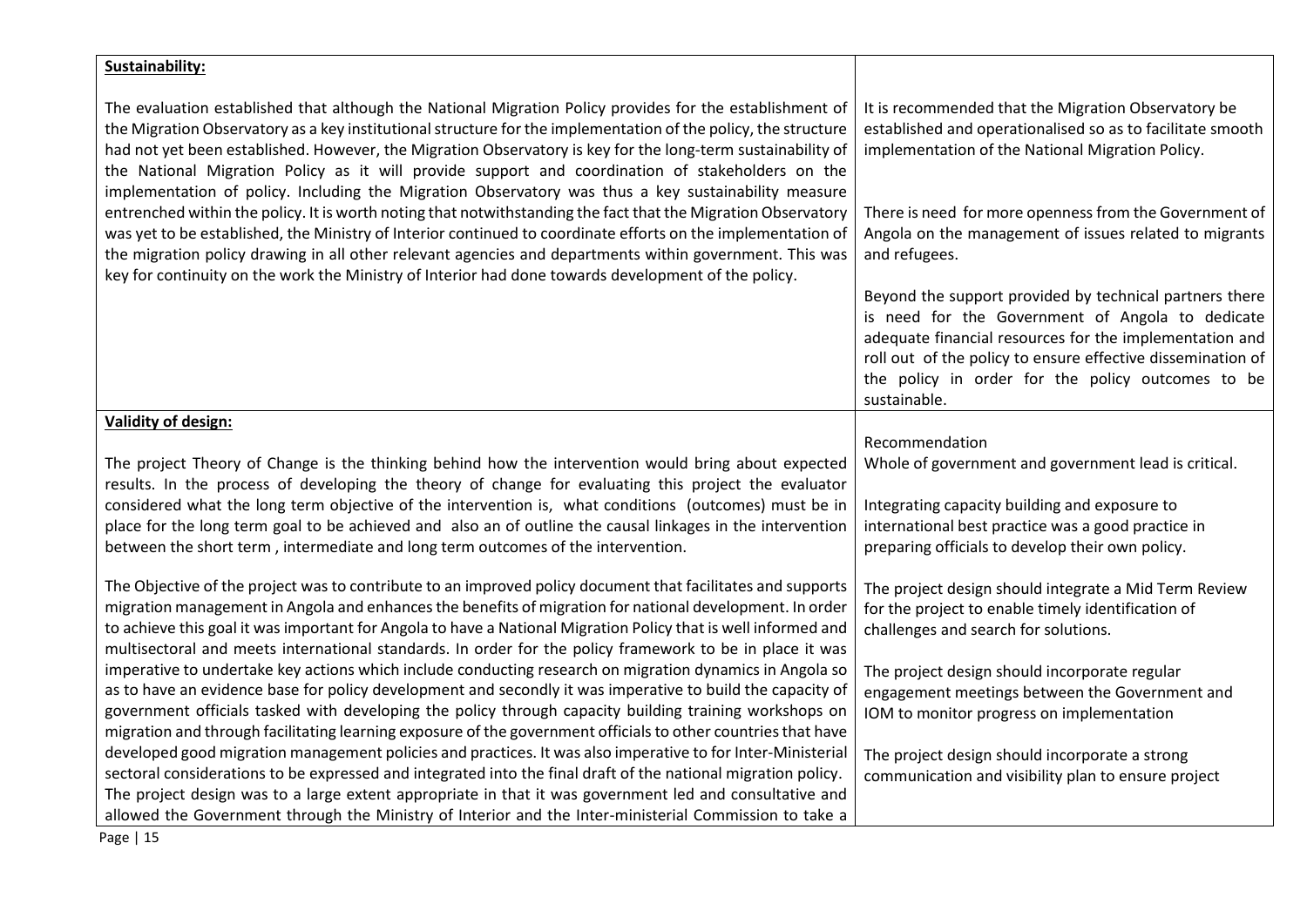lead in the policy development process while at the same time benefitting from IOM technical expertise and support through the secondment of an expert consultant to support the Government.

visibility and communication of results on the project internally and externally.

The policy development process also benefitted from review and inputs of the draft policy document from IOM Policy Thematic experts at Regional and headquarters level. At the country level the process was supported by staff who were dedicated to the project and provided ongoing administrative and technical support.

However as noted on the section on stakeholder involvements, key stakeholders outside government noted that the design of the project should have been more inclusive of all key stakeholders at all the stages of the Migration Policy Development process. Most stakeholders were brought in to review and validate a policy document that was already developed. Many felt it would have been more appropriate for them to make substantive inputs into the policy development process and crafting of the policy for consideration by the Government.

The project design also included an output on **research** that provides evidence on migration dynamics within, to and from Angola for the national migration policy development process. This element of the project design was good to ensure evidence-based policy development. The research was critical in illuminating critical challenges and gaps in migration management that the migration policy was supposed to address. The research report provided a situational analysis issues related to immigration flows, technical expertise to identify and assist vulnerable migrants, border management, counter trafficking, asylum seekers and refugee protection. This information was critical in informing the development of the National Migration Policy for Angola. Furthermore the project design also included elements of capacity building training on migration issues which was also a good aspect of the project design as it contributed to increasing the knowledge of key government officials on specific migration issues that were to be later addressed within the migration policy. Having the workshop early on in 2014 also ensured that the team was conversant and prepared for the task they were to undertake.

The project design also included look and learn visits to other countries for key government officials tasked with developing the policy to learn from international best practice. This was also a good element of the design as it allowed for exposure and lessons to be learnt from other countries that had also gone through the same process and were advanced in migration management. The only shortcoming is that the visit was conducted quite late in the policy development process in July 2018, however important lessons of the diaspora contributions to national development such as the importance were learnt were still incorporated into the final version of the migration policy.

<span id="page-15-0"></span>Stakeholders called for integration of a Mid Term Evaluation/ Review component within the project design to enable early identification of challenges and corrective actions to be taken timely.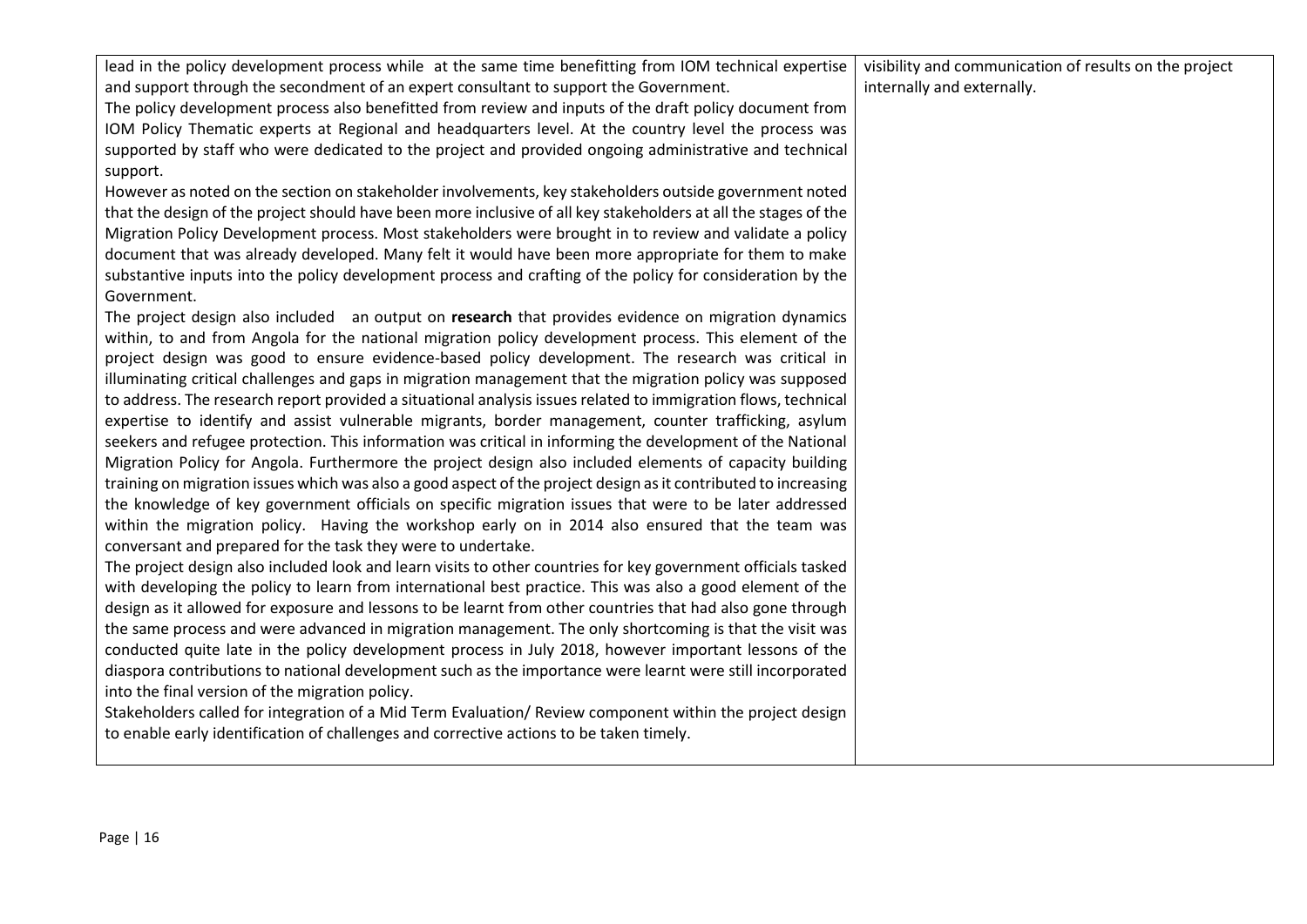### **4. SUMMARY OF RECOMMENDATIONS**

- IOM is encouraged to engage more technical staff in Angola to support ongoing migration related initiatives. Stakeholders called for more presences of IOM in critical meetings and forums such as the Protection Network Group where the organization's inputs are highly valued.
- The Government of Angola is encouraged to be more open to stakeholder engagement and involvement throughout similar processes to maximize on the expertise and inputs of these critical stakeholders. This is in keeping with international best practice on partnerships for development such as the Migration Governance Framework (MIGOF) and the Sustainable Development Goals (SDGs).
- It is recommended that similar projects in the future should integrate mechanism for continuous accountability from both the government and IOM to ensure timely implementation of agreed project activities. This may take the form of bi-weekly or monthly Government-IOM project meetings focused implementation of activities and addressing challenges as they emerge.
- It is recommended that similar projects in the future should integrate a strong Monitoring and Evaluation component, specifically integrating a Mid Term Review component within the project design to enable early identification of challenges and corrective actions to be taken timely.
- There is need to improve the visibility of similar projects and products they produce. It is therefore recommended to integrate a visibility strategy within the project design to ensure adequate visibility of the project achievements and products among critical stakeholders and the general population.
- It is recommended that the National Migration Policy be made more accessible to other critical stakeholders outside government such as civil society, academia and NGOs.
- It is recommended to improve the communication between the government, IOM and other stakeholders involved in similar processes. Civil society and some UN partners were unsure to what extent their inputs had been incorporated into the final document that was approved.
- Civil society called on Government to use the National Migration Policy to address issues of discrimination against migrants within the population and ensure humane and dignified treatment of migrants by all officials.
- It is imperative for the policy to have an implementation structure (such as the Migration Observatory) and an implementation strategy to operationalize the policy developed during the policy development process to ensure completeness and ease of implementation.
- It is recommended that a clear resourcing mechanism to support the implementation of the policy be developed. This is critical in addressing the migration challenges on the ground.
- Look and learn visit was key for capacity development and exposure for the Government of Angola. It is recommended that similar projects in the future integrate this element.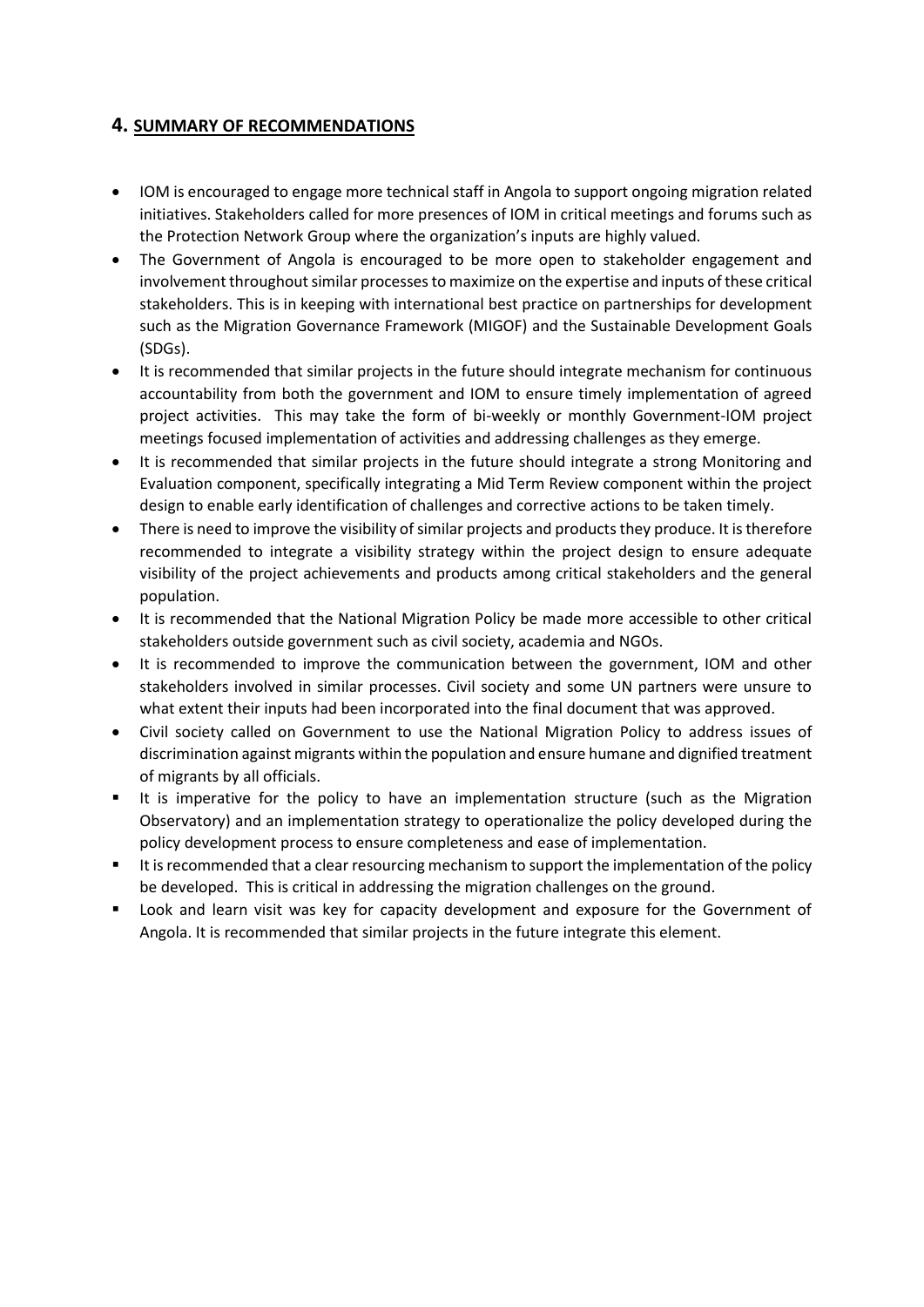## <span id="page-17-0"></span>**5. ANNEXES**

|     | <b>Name</b>                     | <b>Ministry or institution</b>           | <b>Title</b>                                                                                               |
|-----|---------------------------------|------------------------------------------|------------------------------------------------------------------------------------------------------------|
| 1.  | Jeremias Mendes                 | <b>IOM</b>                               | <b>Head of Office</b>                                                                                      |
| 2.  | Flora Sevanda                   | <b>IOM</b>                               | Administrative Assistant                                                                                   |
| 3.  | Alberto Muxa                    | <b>IOM</b>                               | <b>Project Assistant</b>                                                                                   |
| 4.  | Valeria Fioriti                 | <b>UNHCR</b>                             | <b>Associate Protection Officer</b>                                                                        |
| 5.  | Wine Camila                     | <b>UNHCR</b>                             | <b>Protection Associate</b>                                                                                |
| 6.  | Wellington Carneiro             | <b>UNHCR</b>                             |                                                                                                            |
| 7.  | Sr Neide Lamperti               | <b>CEPAMI</b>                            | <b>Executive Secretary</b>                                                                                 |
| 8.  | Octivo Vangawete<br>Miguel Buce | <b>CEPAMI</b>                            | Project Officer                                                                                            |
| 9.  | Dr. Pedro Miguel Neto           | Escola Nacional de Migracao              | Director, Coordinator de<br>Grupo Tecnica de elaboracao<br>de elaboraco do Intores de<br>Politica Migracao |
| 10. | Roberto Paulo Miguel<br>Carlos  | Escola Nacional de Migracao              | Sub Inspector de Migracao<br>chef do cabinet do director<br>national de escola                             |
| 11. | Moniz de Assunciao<br>M Antonio | Escola Nacional de Migracao              | Chef de dept do infomaticas<br>ami da                                                                      |
| 12. | Antonio Samuel<br><b>Booker</b> | escola nacioanal de Migracao Angola      | Sub Director Pedajico e<br>centifico de escola nacioanal<br>de Migracao Angola                             |
| 13. | <b>Mutie Rogers</b>             | International Organization for Migration | Regional Monitoring and<br><b>Evaluation Officer</b>                                                       |
| 14. | Elizabeth Warn                  | International Organization for Migration | <b>Regional Thematic Specialist</b><br><b>IBM</b>                                                          |

#### <span id="page-17-1"></span>**Annex 1: List of individuals and institutions involved in the evaluation**

#### <span id="page-17-2"></span>**Annex 2: List of documents reviewed**

- Project Document
- Project Reports
- National Migration Policy
- Research report on migration issues in Angola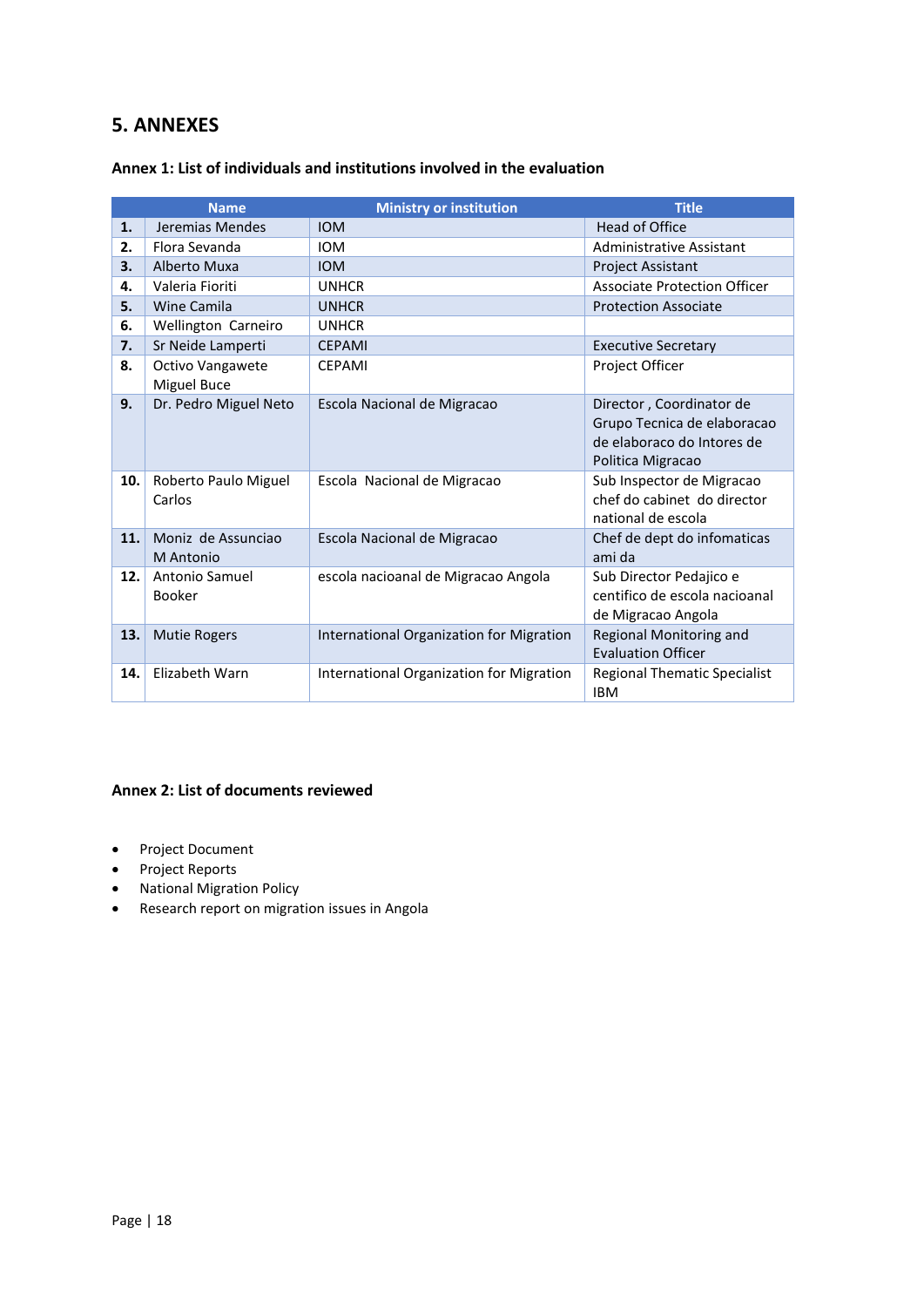#### TERMS OF REFERENCE (ToR) FOR AN **INTERNAL EX-POST EVALUATION** OF THE **TECHNICAL ASSISTANCE FOR THE DEVELOPMENT OF A NATIONAL MIGRATION POLICY IN ANGOLA**PROJECT

| <b>Project Identification:</b>                                           | Project Code TC. 0758                                             |
|--------------------------------------------------------------------------|-------------------------------------------------------------------|
| <b>Executing Organization:</b>                                           | International Organization for Migration (IOM)                    |
| <b>Project Management Site</b><br>and Relevant Regional<br><b>Office</b> | <b>IOM Angola</b><br>IOM Regional Office, Pretoria. South Africa. |
| <b>Project Period and Overall</b><br><b>Duration:</b>                    | $15/06/14 - 30/11/18$                                             |
| <b>Geographical Coverage:</b>                                            | Angola                                                            |
| <b>Project Beneficiaries:</b>                                            | Government of Angola (Inter-ministerial Commission)               |
| <b>Project Partner(s):</b>                                               | Ministry of Interior (Inter-ministerial commission)               |
| <b>Total Funding:</b>                                                    | USD 200,000.00                                                    |

#### **1. BACKGROUND OF THE PROJECT/PROGRAMME**

Angola presents unique migration challenges owing to its post war reconstruction, geography, predominantly urban population, and the porosity of its border areas. The country has covering area of 1246 .700 sqkm and it shares borders with the Democratic Republic of Congo, Republic of the Congo(Brazaville), Zambia and Namibia. The country has a population of over twenty million people. Until the end of the civil war in 2002, migration in Angola was mostly characterised by internal displacement and by the exodus of refugees to neighbouring countries and beyond. The reinstatement of peace and the sustained economic growth over the years that followed has durably altered the patterns of mobility within, to, and from the country.

Massive emigration in the conflict years made way for return of hundreds of thousands of nationals after the civil war ended. The resettlement of internal displaced persons (IDPs) and the trickling of regular and irregular international labour migrants alike was also witnessed. Against this background, the Government of Angola (GoA) identified the need to strengthen the legislative framework that governs and regulates migration by developing a specific national policy that is able to provide guidance in addressing the challenges and opportunities of the new migration dynamics experienced in the country and in so doing increase the impact and benefit of migration to national development. The Ministry of Interior (MININT) set up a Ministerial technical commission ( Comissão da Politica Migratoria) that was composed of a core group of Service for Migration and Foreigners (SME) technical staff to develop the policy document, and led the consultations with all the government actors involved. At the request of the Ministry of Interior (MININT), IOM provided guidance and technical support to enhance/ build the capacity of the commission to spearhead the policy development process. It was also meant to appraise them on regional and international standards related to the four pillars of migration management (migration and development, facilitating migration, regulating migration and forced migration).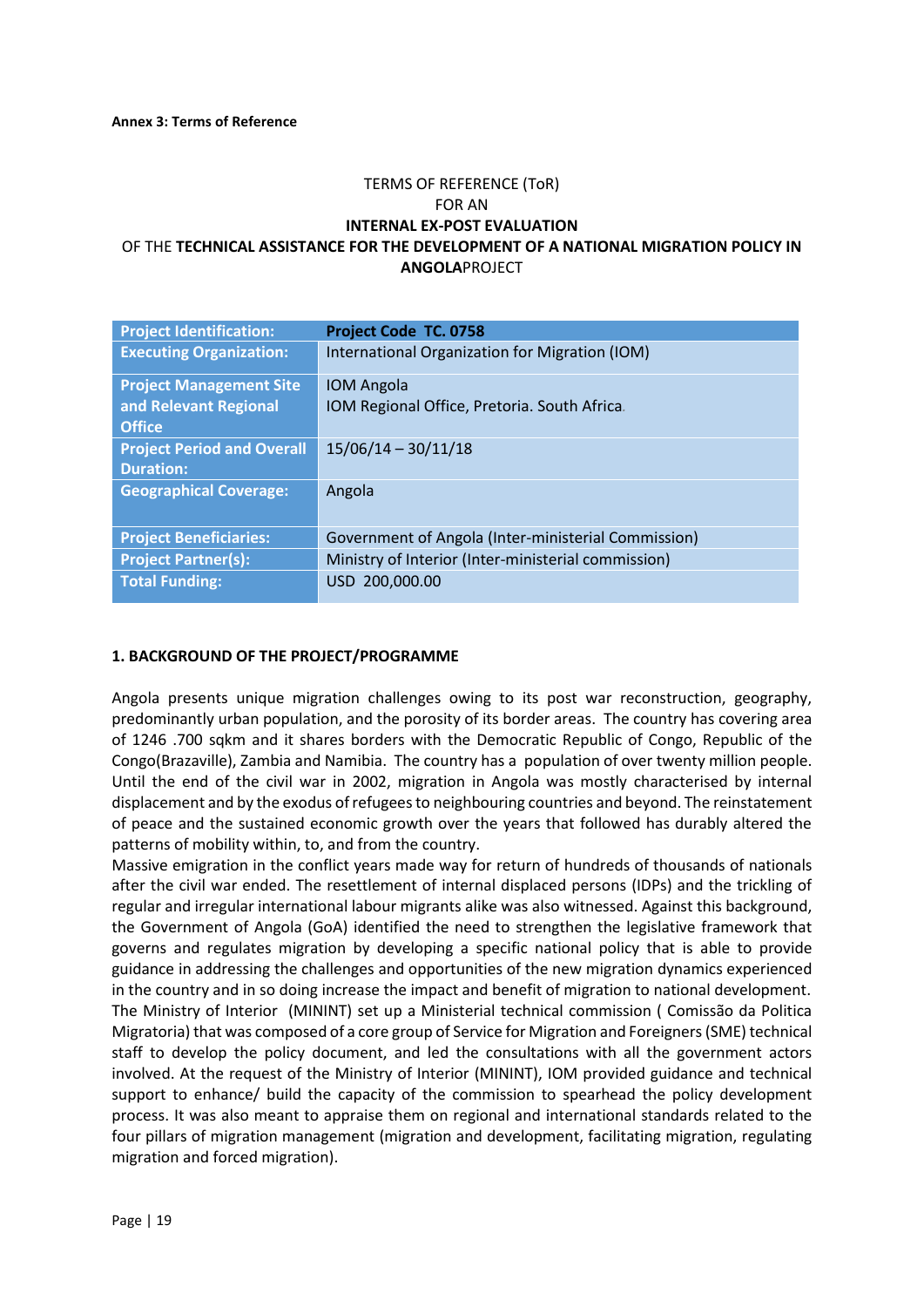The project was managed by IOM Angola mission staff with support from the regional office in Pretoria. Worth noting is that implementation started off well but experienced significant delays in its course owing to a number of reasons which this evaluation will unearth and derive lessons from for future similar projects.

#### **2. OBJECTIVES OF THE EVALUATION**

The overall objective of this evaluation is to measure performance of the project in line with its results framework and generate lessons for improving similar future projects. The specific objectives of the evaluation will be as follows:

- a) Assess the extent to which the project contributed to its envisaged outcomes and overall objective as set out in the project proposal;
- b) Assess whether the project delivered its planned activities and outputs;
- c) Assess the constraints, which have affected successful and timely project implementation and propose corrective actions as well as identify positive enabling factors that drove the process of change;
- d) Assess the extent to which gender dimensions were mainstreamed in the project design and implementation process.

#### **3. EVALUATION CRITERIA**

Following the OECD-DAC<sup>1</sup> evaluation criteria the evaluation will assess specific select evaluation questions as indicated below;

#### **a) Relevance**

- *Was the project responsive to the needs and priorities of the Government of Angola at the time of the project design and during implementation (GoA)?*
- *Were the primary stakeholders involved in the conception and design of the project?*
- ✓ *To what extent was evidence and data used to justify the need and content of a migration policy in Angola?*

#### **b) Effectiveness**

- ✓ *Are the quality and quantity of the produced results and outputs in accordance with the results matrix? What does indicator data tell us on the performance of the project?*
- ✓ *Did the outputs/products contribute towards Outcome levelresults as envisaged in the project documents?*
- ✓ *What is the level of awareness about the existence of the Migration Policy (MP) among interviewed stakeholders? What is their own assessment on the level of involvement in the MP development process?*

✓

#### **c) Efficiency**

- *Were the project expenditures spent as planned?*
- ✓ *To what extent were the needs and priorities of marginalized individuals/groups considered in the allocation and use of resources?*
- ✓ *Were activities implemented in a timely manner as represented in the projects work plan? What factors enabled or hindered timely implementation?*
- ✓ *Were challenges in project implementation identified and addressed swiftly and appropriately?*

<sup>1</sup> Organisation for Economic Co-operation and Development-Development Assistance Committee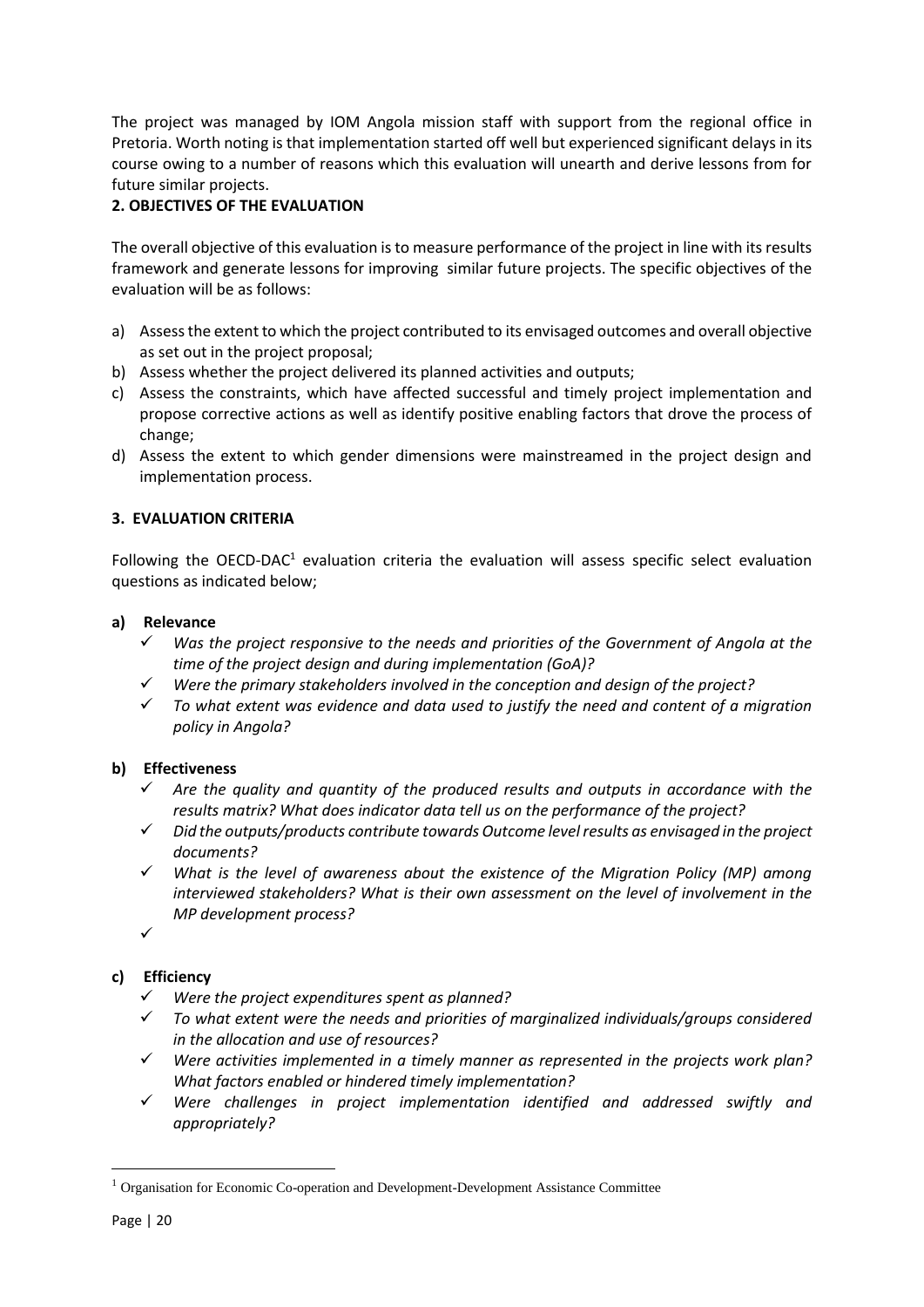#### **d) Impact**

- ✓ *Do indicators show significant progress towards achieving the outcome level and contributing to the overall Objective?*
- ✓ *What significant lasting changes has the project brought so far?*
- ✓ *What were the unintended consequences for the project?*

#### **e) Sustainability**

- ✓ *Did the project management put in place mechanisms to sustain the results from the project?*
- ✓ *What measures have been taken by stakeholders to boost sustainability and ownership of the migration policy?*
- ✓ *What has the government and partners done in the last 12 months after the project ended that may indicate a sense of ownership ad continuity?*

#### **f) Validity of design**

- $\checkmark$  Was the project design the most appropriate to enable effective project delivery, monitoring and evaluation?
- $\checkmark$  Were results and indicators properly articulated in line with IOM/IDF projects guidance?
- $\checkmark$  Was the approach utilized to implement and manage the project the most appropriate for the nature of the project? What lessons can we learn from this process?

*Were all appropriate stakeholders involved in the development of the migration policy*? *How was coordination done (internally) and externally and how did this contribute or hinder successful implementation of the project?* 

- How did the project mainstream gender and human rights perspective in its design, implementation and monitoring?
- Did the project produce any gender related output results (positive or negative)?
- $\checkmark$  To what extent does the new migration policy integrate gender and human rights perspectives?
- $\checkmark$  What lessons have been learnt and what best practices if any can be cited from this project?

#### **4. METHODOLOGY**

This evaluation will draw on the following methods in gathering relevant data:

#### **A. Desk research**

Relevant documentation will be reviewed, including the project document, mid-term and final reports, technical working group minutes, workshop reports and workshop evaluations, the migration policy document and other relevant literature.

#### **B. Key informant interviews**

At least twelve One-on-one interviews will be conducted with key stakeholders sampled from the list of technical commission members as well as other stakeholders involved or consulted during or after the project. IOM staff who contributed to the implementation and management of the project will also be interviewed. The following criteria will be applied in identifying key informants: level of participation in project activities; possession of knowledge (including expert level knowledge on migration and/or policy development; availability on the evaluation dates; willingness (consent) to be interviewed for evaluation purposes; mix of government and nongovernment stakeholders and, gender representation.

#### **5. REPORTING**

Following all desk and field research the draft report will be submitted to IDF, the country mission, regional office and any other relevant stakeholders (if possible) for inputs and comments. The final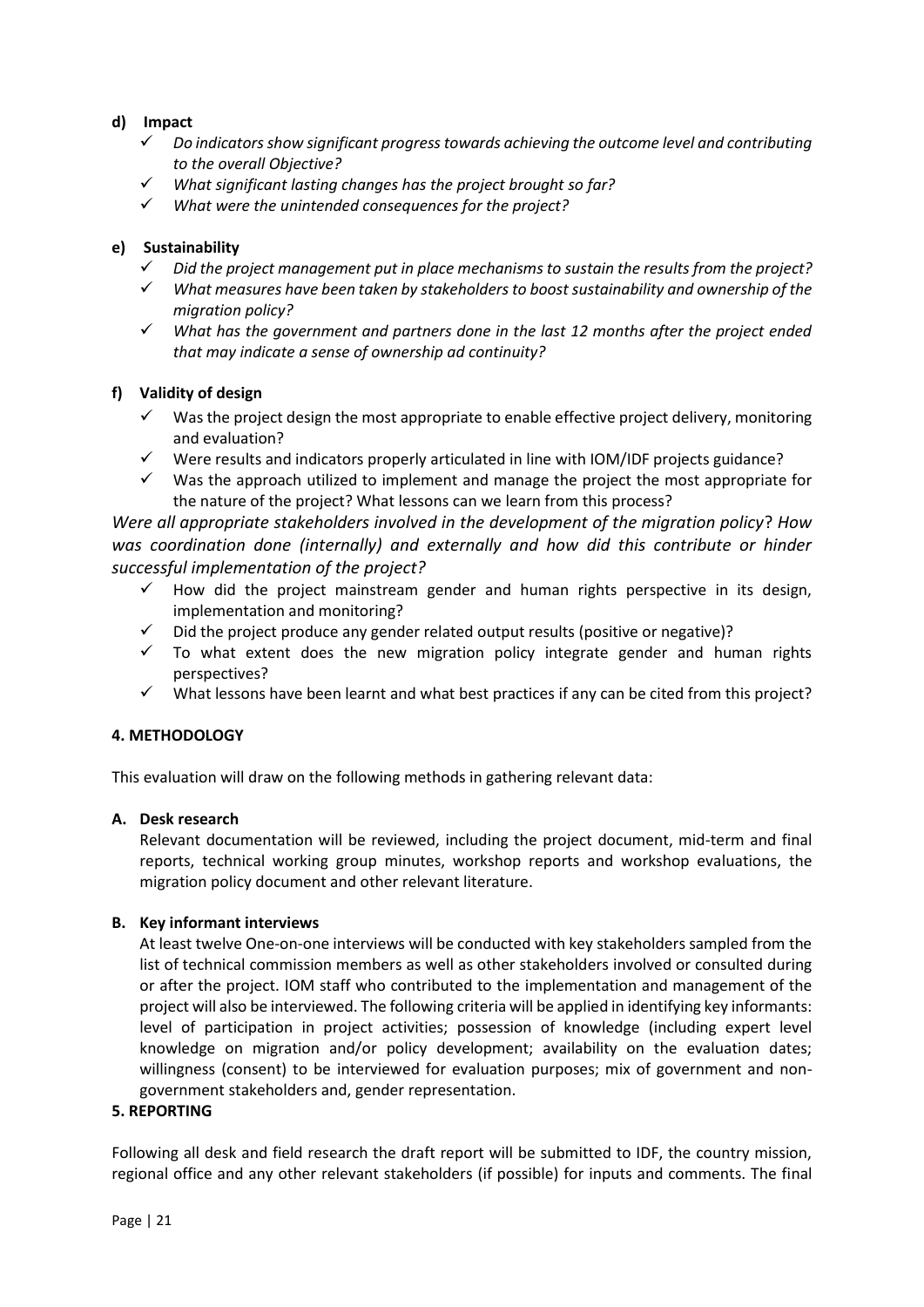report having considered received feedback and inputs will be submitted to IDF, the country mission and the regional office.

#### **6. EVALUATION TEAM**

This internal evaluation will be carried out by the Regional M&E Officer based in the RO Pretoria. The in-country IOM team will provide logistical support including but not limited to arranging in country transport for the evaluator, facilitating appointments for interviews or discussions with key respondents and in providing inputs to the whole evaluation process. The respective thematic RTS' and the regional policy and liaison officer will provide technical inputs to the evaluation. Similar inputs will be provided also by the IOM in country team.

#### **7. RESOURCES AND TIMING**

Expenses for this evaluation will be covered through the budgeted expenses in WBS number MK.0047.AO10.57.02.001. Logistical and travel assistance will be provided through existing staff in the Angola country office. All interviews will be conducted by the evaluator. A detailed work plan will be prepared and agreed on between the evaluator and the in-country team.

#### **8. DELIVERABLES**

The evaluation main deliverables will be:

- A draft evaluation report utilizing Format A in Annex 5 of IOM's Evaluation Guidelines.
- A final report in the same format above incorporating feedback and comments received.

#### **Annex 4: Evaluation tools**

#### **ANGOLA MIGRATION POLICY PROJECT (** *EX Post* **EVALUATION)**

#### **Key Informant Interview Guide: Government Officials and other stakeholders**

#### **Relevance and design, role played**

- In your opinion was the development of a National Migration Policy a priority for the Government and people of Angola?
- How were you involved in the project conceptualization, inception, implementation & monitoring.
- Who else in the government or Angola in general was involved in the above phases and why? Who or which department or office do you believe should also have been involved? Why?
- Briefly tell me how other stakeholders besides government made a contribution to the IOM project processes that led to development of the draft policy?
- **■** In your own opinion was development of a migration policy a priority for Angola?
- What is your assessment of the strength of the project design in terms of its focus activities (research, capacity building, and technical expertise for the policy)?
- From what you saw, in your honest opinion did you feel that IOM had the necessary technical expertise or experience to sufficiently support the GOA in developing the policy?

#### **Stakeholder participation and gender equality**

- How did other stakeholders besides government contribute to the draft policy? Probe especially for migrants voices?
- Which stakeholders do you feel could also have been consulted to capture their perspectives and voice? *Probe what value they present.*
- How gender concerns were incorporated in the policy development and validation processes?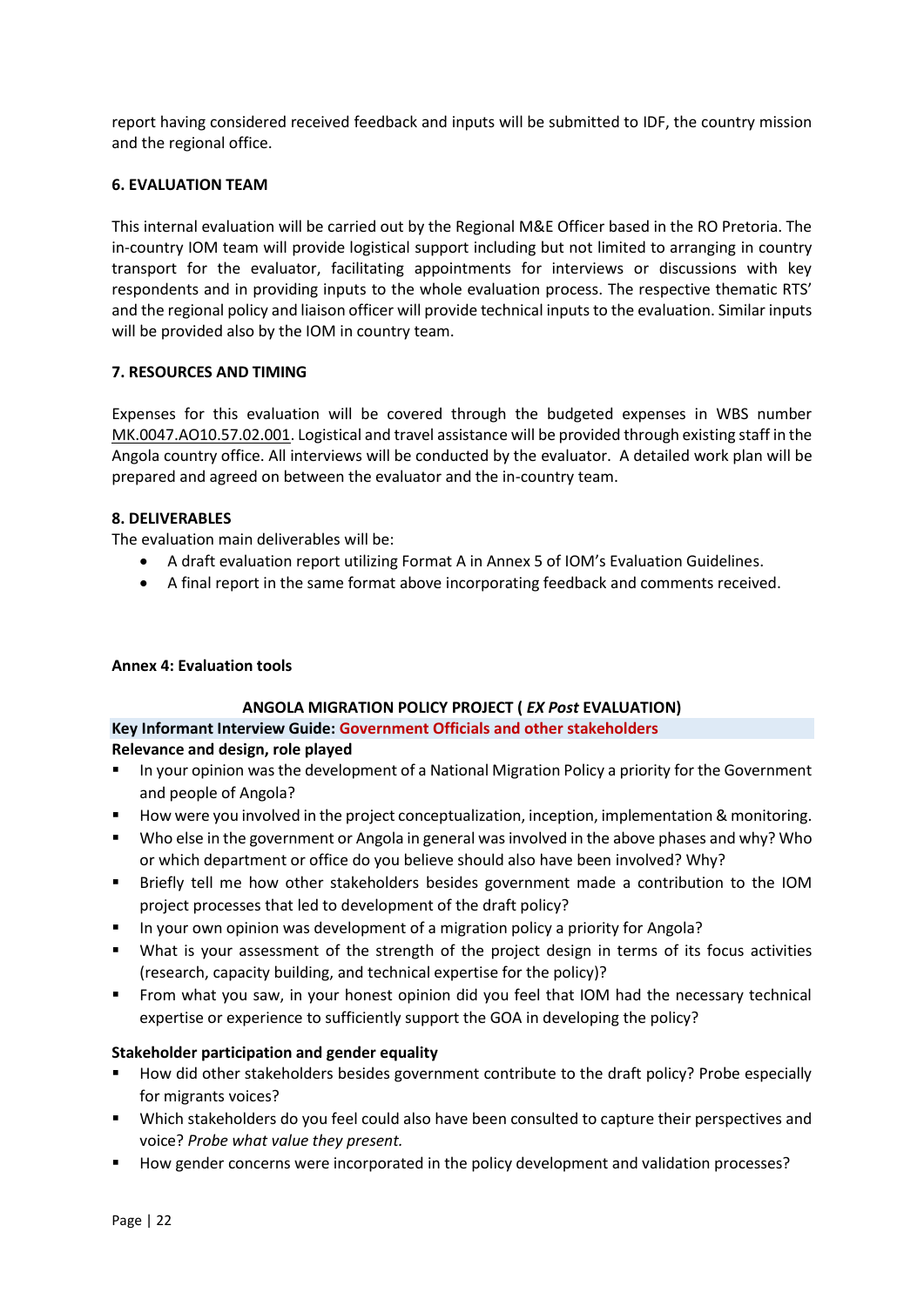- To what extent does the policy address issues related to women especially migrant women? In your opinion does it sufficiently articulate and provide policy guidance that reflects the differentiated needs, perspectives and interests of men and women*? Probe for what could have been improved? Any plans to improve on this in the final draft?*
- Has the additional nationwide consultations that have been ongoing added any major value to the document? *Please elaborate your answer.*

#### **Efficiency and Effectiveness**

- In view of what the IOM project envisaged to deliver, would you provide me with an assessment of IOM's performance? *Probe: Did IOM deliver what it had promised?*
- If IOM delivered on its promise what factors enabled? If not what factors hindered? *(probe)*
- How would you rate IOM's performance in coordination of activities during the project?
- What are the main weaknesses that future similar projects can improve on? *(both on coordination and delivery)*
- *For stakeholders such as UN, Academia:* What aspects did you feel the draft policy articulated well? Which areas did you feel needed to be strengthened? Were your contributions disseminated to the technical committee and were they addressed?

#### **Impact**

- What according to you are biggest changes in migration management in Angola that you believe the IOM led project brought about? *Probe to get evidence if at all.*
- How has the knowledge or experience acquired through your engagement in the IOM project been useful as a key stakeholder in migration management or in your daily work?
- What according to you (and if any), are some of the best or good practices that you observed that should be celebrated or replicated? *Probe.*

#### **Sustainability**

- What measures has or did the inter-ministerial committee put in place to ensure that the benefits emanating from the IOM short project remain over a long time? Which of these do you think have worked?
- What else could have been done to boost the sustainability of the project results?
- Do you have any evidence of ways in which the project beneficiaries have used the project results to improve migration management in the country?
- Does the inter-ministerial committee still meet? Was it envisaged to as a temporary or permanent coordination mechanism?
- What is the status of the Draft Migration Policy as at now and what is the way forward towards its adoption and launch.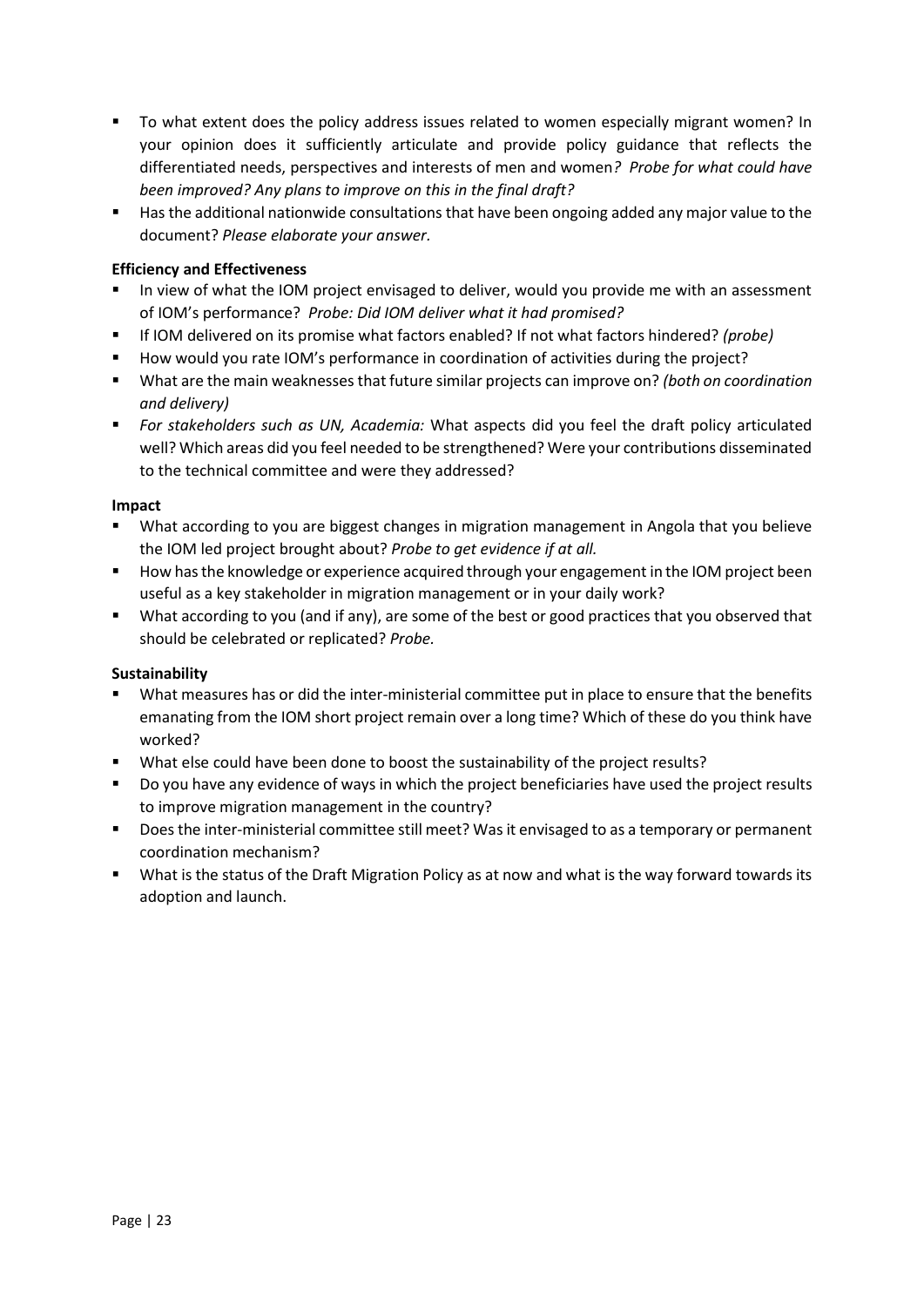#### **ANGOLA MIGRATION POLICY PROJECT - (***EX POST* **EVALUATION)**

#### **Key Informant Interview Guide: IOM Staff**

#### **Design, Relevance and role IOM played**

- How were you involved in the project conceptualization, inception, implementation & monitoring.
- Who else in IOM was involved in the above phases and why? Who or which department or office do you believe should also have been involved? Why?
- From what you know, how was the need for a policy identified? In your opinion was development of a migration policy a priority for Angola?
- Do you believe IOM have the necessary technical expertise or experience to sufficiently support the GOA in developing the policy?

#### **Validity of design**

- What is your assessment on the strength of the project design? (Project concept, theory of change, results formulation, indicator variables etc.)
- Was the project design the most appropriate to enable effective project delivery, monitoring and evaluation?
- Were results and indicators properly articulated in line with IOM/IDF projects guidance?
- Was the approach utilized to implement and manage the project the most appropriate for the nature of the project? What lessons can we learn from this process?
- How did the project mainstream gender and human rights perspective in its design, implementation and monitoring?
- Did the project produce any gender related output results (positive or negative)?
- To what extent does the new migration policy integrate gender and human rights perspectives?
- What lessons have been learnt and what best practices if any can be cited from this project?

#### **Stakeholder participation and gender equality**

- From what you know, how did the GOA contribute or shape the design of the project?
- Additionally, how did other stakeholders contribute or shape the design?
- (Probe especially for migrants' voices; other key non state actors?)
- How did they contribute or shape the implementation and monitoring of the project?
- (Additionally, how did other stakeholders contribute or shape the implementation and or the content of the policy? Probe especially for migrants voices?)
- Which stakeholders do you feel could also have been involved in the implementation and monitoring of project processes? *Probe what value they present.*
- How did the project promote gender equality: in the research; in the TWGs composition and activities; in trainings; in the policy document itself?
- To what extent does the policy address issues related to women: migrant women e.g. the feminization of migration? In your opinion does it sufficiently articulate and provide policy guidance that reflects the differentiated needs, perspectives and interests of men and women? What could have been improved?

#### **Efficiency and Effectiveness**

- To RO or other staff: Could you provide me with your own assessment on how the project was managed (both activity wise and financially) in view of the project planned results?
- What is your assessment on resource allocation for delivery of the projects outputs? *(HR, funds, time).*
- In your assessment did the project deliver what it had promised, within the stipulated time?